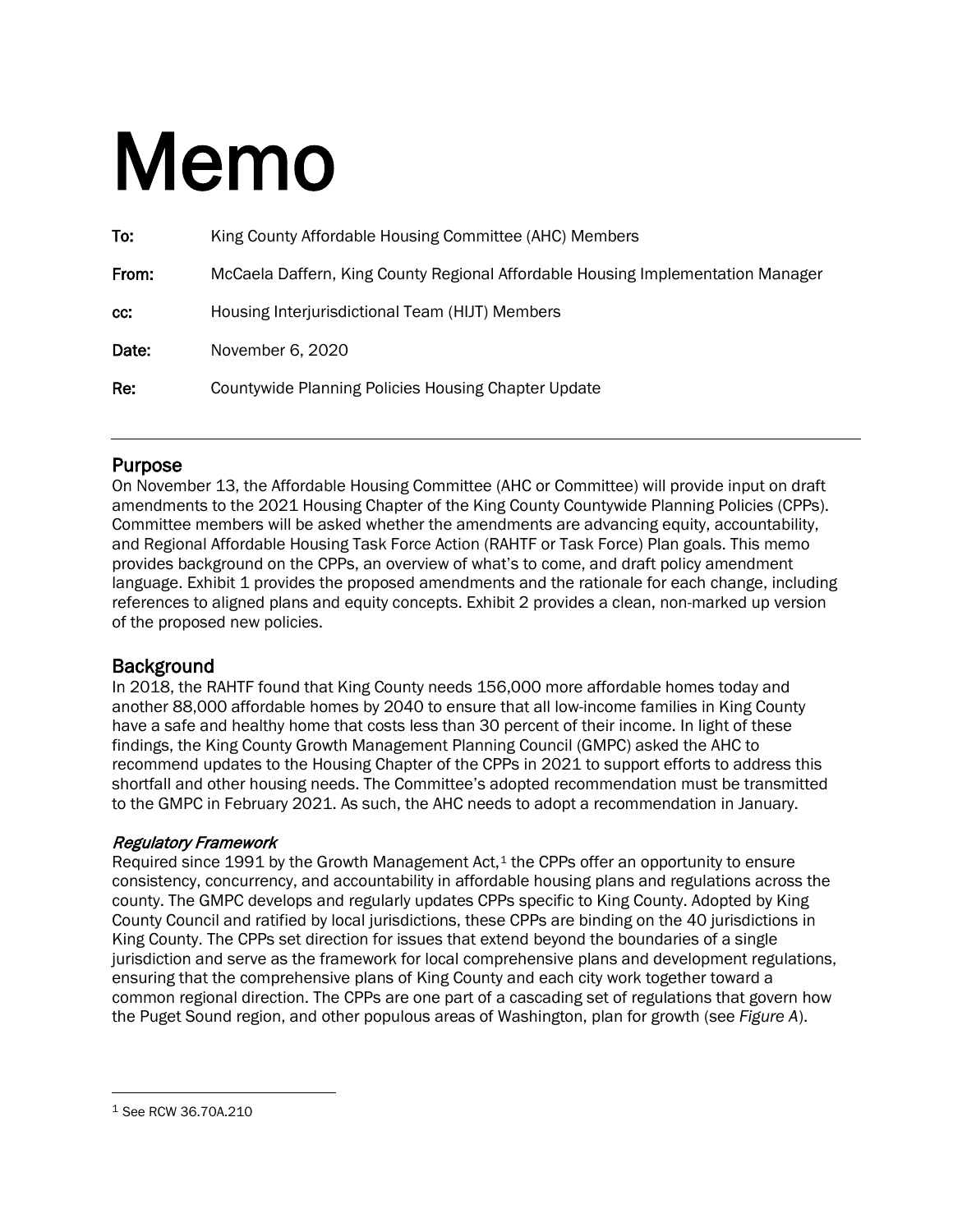

# *Figure A. "Planning Hierarchies in Washington State"[2](#page-1-0)*

For more information on the regulatory framework, CPP Housing Chapter evolution, and jurisdictional implementation, reference the HIJT [CPP Staff Report](https://www.kingcounty.gov/%7E/media/depts/community-human-services/housing-homelessness-community-development/documents/affordable-housing-committee/Meeting_01-17-2020/CPP_Staff_Report_to_AHC.ashx?la=en) circulated to the Committee in January 2020.

**Summary of Work to Date**<br>The HIJT and AHC first discussed housing challenges opportunities to strengthen the Housing Chapter of the CPPs in November 2019. Since then, the AHC held two study sessions, the HIJT formed a CPP work group, the Interjurisdictional Team (IJT) supporting the GMPC developed principles to guide all CPP chapter updates, the HIJT CPP work group drafted policy amendments to achieve health and equity outcomes, and lead HIJT staff shared proposed policy amendments with the IJT and discussed concepts with jurisdiction planning directors. For more information on these milestones, reference the [CPP Housing Chapter Memo](https://www.kingcounty.gov/%7E/media/depts/community-human-services/housing-homelessness-community-development/documents/affordable-housing-committee/Meeting_09-30-2020/AHC_CPP_Housing_Chapter_Memo.ashx?la=en) circulated to the Committee in September.

# Policy Amendment Considerations

In response to AHC and IJT guidance, the HIJT CPP Working Group proposed amendments to the Housing Chapter to:

- align with existing plans, including VISION 2050 and the RAHTF report;
- strengthen methods of local and regional accountability; and
- achieve health and equity outcomes.

# Align with Existing Plans

# VISION 2050

In the central Puget Sound region, King, Pierce, Snohomish, and Kitsap counties come together through the Puget Sound Regional Council (PSRC) to make decisions about transportation, growth management, and economic development. On October 29, 2020, PSRC adopted updated Multicounty Planning Policies (MPPs) called VISION 2050.[3](#page-1-1) Proposed amendments to the CPP

<span id="page-1-0"></span><sup>2</sup> Adapted from "Planning 101: Intro to Washington Planning Plus Planning at King County," King County Council Central **Staff** 

<span id="page-1-1"></span><sup>3</sup> See https://www.psrc.org/vision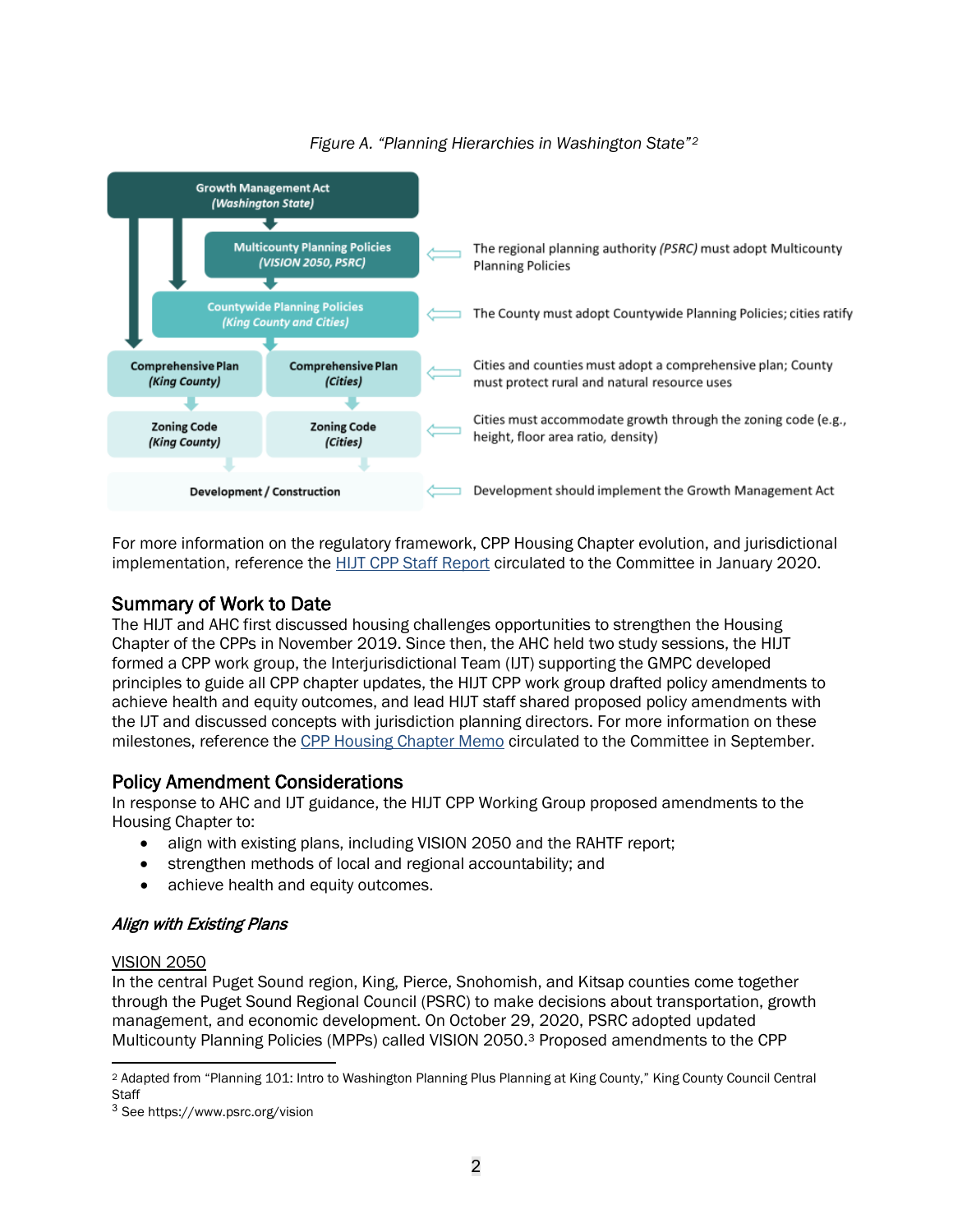Housing Chapter reflect MPP changes in VISION 2050, including addressing displacement, supporting moderate density housing development, acknowledging historic inequities in access to homeownership, and planning for affordability near transit.<sup>[4](#page-2-0)</sup>

Regional Affordable Housing Task Force Final Report and Recommendations In addition, the RAHTF Final Report and Recommendations was released after the 2012 CPP Housing Chapter update. The proposed CPP Housing Chapter amendments align with and advance the goals recommended by the Task Force.

Exhibit 1 denotes where proposed amendments align with VISION 2050 policies and actions or RAHTF goals.

# Strengthen Methods of Local and Regional Accountability

# New Definition of Countywide Need

The proposed amendments adopt the RAHTF report methodology for estimating countywide need for affordable housing at 0-30 percent, 31-50 percent, and 51-80 percent of area median income (AMI). This method uses cost burden data to account for "down-renting" or affordable homes occupied by higher income households and reflects a more accurate picture of housing need than the 2012 method which assumes housing need proportional to the low-income population in the county. This shifts countywide need estimates as a percentage of total housing supply:

| Year/ Methodology      | 0-30% AMI<br>(extremely low-<br>income) | 31-50% AMI<br>(very low-<br>income) | 51-80% AMI<br>(low-income) |
|------------------------|-----------------------------------------|-------------------------------------|----------------------------|
| 2012 / Proportional to | 12%                                     | 12%                                 | 16%                        |
| projected population   |                                         |                                     |                            |
| 2020 / Cost burden     | 15%                                     | 13%                                 | 20%                        |

The revised policies ask jurisdictions to compare these percentages to the affordability levels in their communities as part of their housing needs analysis. Staff also updated the RAHTF 244,000 unit goal to align with the 20-year comprehensive planning cycle, finding that 261,000 affordable homes are needed by 2044, based on an initial analysis using HUD's CHAS 2013-2017 dataset.

# Revised Learning Model

The proposed Housing Chapter policies guide cities and the county through a six-step process to meeting the countywide need. This process refines the 2012 policy approach, with a greater emphasis on evaluating effectiveness, making responsive adjustments, and achieving equitable outcomes. The chapter is organized to reflect this multi-step process, as shown in *Exhibit 2*:

- 1. Plan for countywide need
- 2. Conduct a housing Inventory, analysis, and evaluation
- 3. Collaborate regionally
- 4. Implement policies and strategies to equitably meet housing needs
- 5. Measure results and hold the region accountable
- 6. Respond to measurement with reassessment and adjustment of strategies.

<span id="page-2-0"></span><sup>4</sup> For MPP changes between VISION 2040 and 2050, se[e https://www.psrc.org/sites/default/files/draft-plan-policy](https://www.psrc.org/sites/default/files/draft-plan-policy-matrix.pdf)[matrix.pdf](https://www.psrc.org/sites/default/files/draft-plan-policy-matrix.pdf)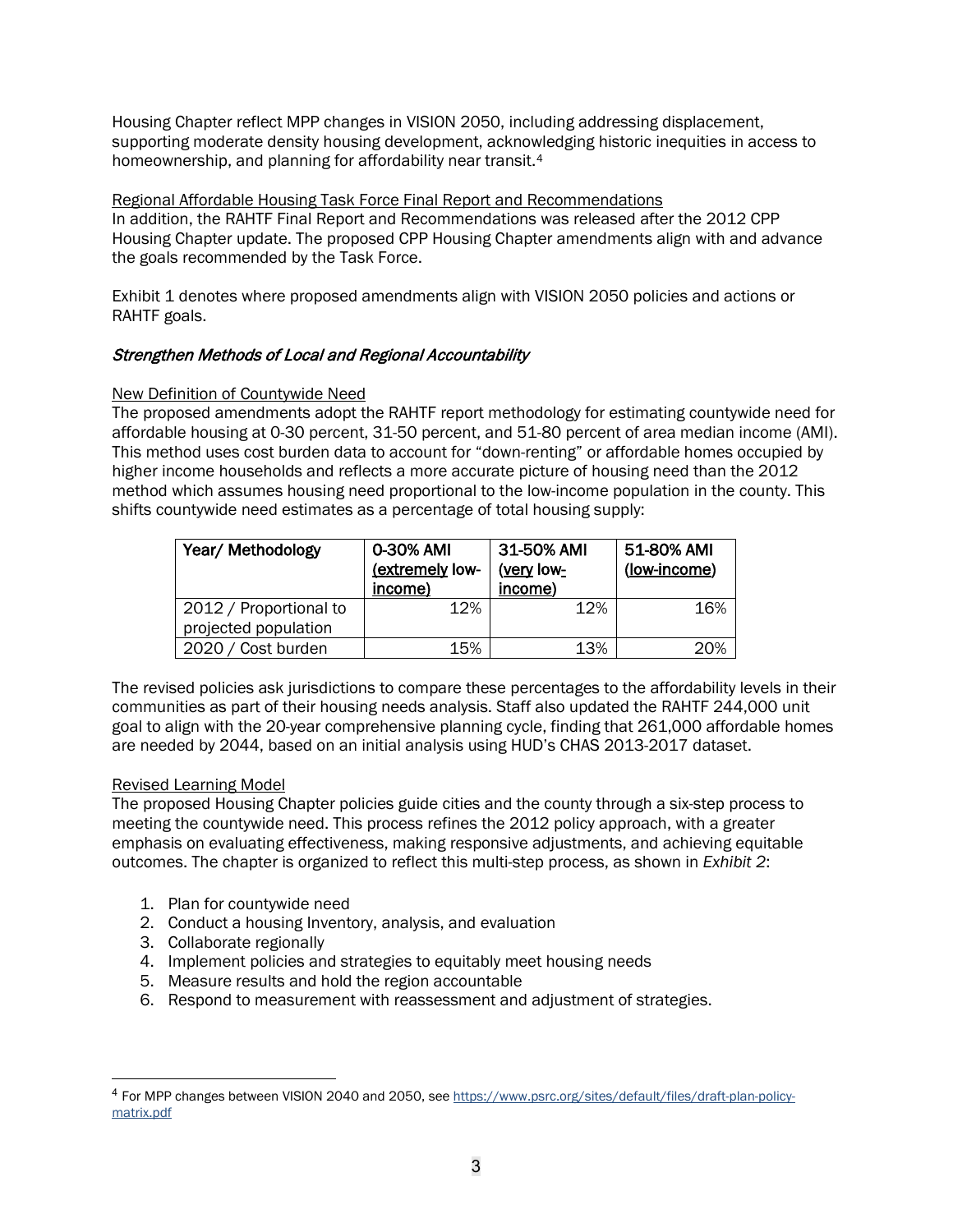# More Effective Regional Monitoring System

Conversations with the AHC and stakeholders this year highlighted the importance of strengthening accountability within the CPP Housing Chapter update. The proposed chapter revisions:

- create a process to ensure that local housing needs analyses fully address the countywide need, leveraging the GMPC for collaborative problem-solving;
- establish regular monitoring of regional and jurisdictional progress through the Affordable Housing Dashboard and to the GMPC; and
- seek to minimize the reporting burden on local jurisdictions by leveraging the new centralized data infrastructure created by King County staff that support the AHC.

The 2012 CPPs contained more onerous reporting requirements that weren't consistently tracked at the county or jurisdictional scale. Without a data reporting structure, the region lacked accurate information on whether the county was meeting its overall goal to ensure that the housing needs of all economic and demographic groups were met within all jurisdictions. Staff expect that additional discussions with the IJT and Planning Directors will further refine the monitoring approach.

# Achieve Health and Equity Outcomes

As part of the AHC 2020 work plan, the AHC committed to centering equity within its work. In response, the HIJT CPP Work Group structured CPP policy amendments to achieve health and equity outcomes. At the September AHC meeting, the Committee was briefed on and supported the health and equity framework for CPP Housing Chapter amendments. The proposed amendments promote:

- distributional equity: An individual's income race, ethnicity, immigration status, sexual orientation, ability, or income doesn't impact their ability to access housing in the neighborhood of their choice;
- cross-generational equity: The impact of the housing policies we create result in fair and just distribution of benefits and burdens to future generations;
- process equity: The housing policy development, decision-making, and implementation process is inclusive, open, fair, and accessible to all stakeholders; and
- reparative policies: The policies we implement will actively seek to repair harms cause by racially biased policies.

The policies are grouped in the "implement policies and strategies to equitably meet housing needs" section of the chapter into five key equity objectives, as shown in *Exhibit 2*:

- 1. Promote equitable processes and outcomes
- 2. Increase housing affordability, particularly for those with the greatest needs
- 3. Expand housing options and increase affordability accessible to transit and employment
- 4. Expand neighborhood choice for all residents
- 5. Support housing stability, healthy homes, and healthy communities

# Next Steps

HIJT CPP Work Group members will continue to collaborate with the IJT and King County Planning Directors to refine the CPP amendments. The next phase of work will also incorporate AHC member feedback and include framing narratives and implementation suggestions.

| Date          | Action                                                                  |  |
|---------------|-------------------------------------------------------------------------|--|
| November/     | Draft First Look of Housing Chapter                                     |  |
| December 2020 | The AHC reviews the draft 2021 CPP Housing Chapter and provides comment |  |
|               | on November 13. The GMPC reviews the all draft chapters, including the  |  |
|               | housing chapter, on December 2. The GMPC also reviews draft jobs and    |  |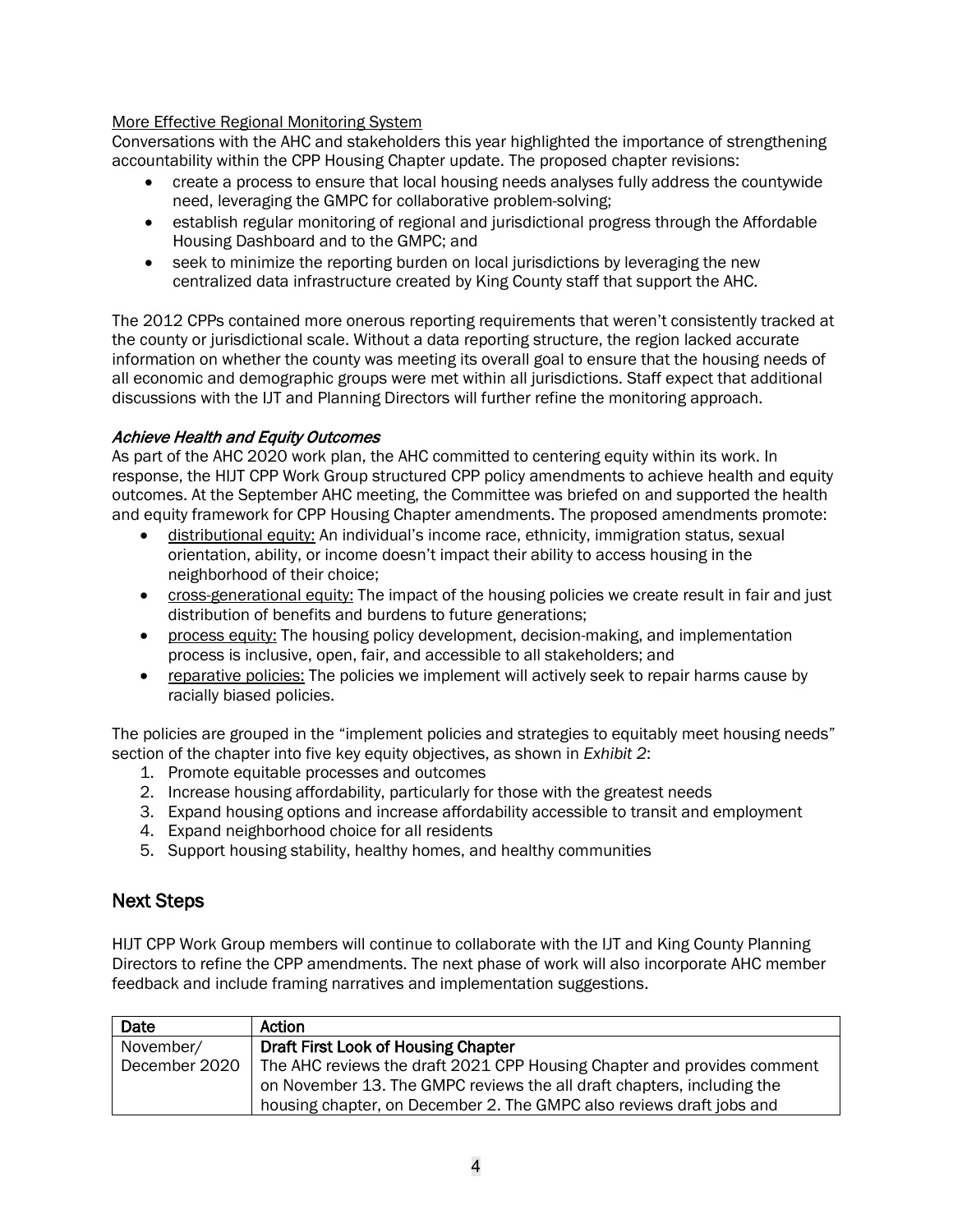|                         | housing growth targets and provides guidance for the Public Review Draft of<br>the 2021 CPPs.                                                                                                  |
|-------------------------|------------------------------------------------------------------------------------------------------------------------------------------------------------------------------------------------|
| December 2020           | More Consensus Building and Revisions<br>The draft is revised to reflect AHC input. HIJT, IJT, and King County Planning<br>Directors are consulted.                                            |
| January 2021            | AHC Recommendation of Housing Chapter<br>The AHC reviews and possibly adopts the recommendation to the GMPC for<br>2021 CPP Housing Chapter amendments.                                        |
| February/ March<br>2021 | GMPC Consideration of Housing and Draft Release of full CPP update<br>The GMPC reviews AHC recommendation. GMPC releases the Public Review<br>Draft of the 2021 CPPs and draft growth targets. |
| April/ May 2021         | <b>GMPC Amendments to all Chapters</b><br>GMPC identifies proposed amendments and sets final growth targets.                                                                                   |
| June 2021               | <b>GMPC Recommends 2021 CPP Update</b><br>GMPC considers amendments and takes final action to recommend on the<br>2021 CPP Update to the King County Council.                                  |
| July/December<br>2021   | King County Council Adopts and Cities Ratify<br>King County Council considers recommended draft 2021 CPP Update from<br>GMPC and adopts. Cities ratify.                                        |

**Exhibits**<br>Exhibit 1: Countywide Planning Policies Housing Chapter Comparative Policy Matrix

Exhibit 2: Proposed Amendments to the 2021 CPP Housing Chapter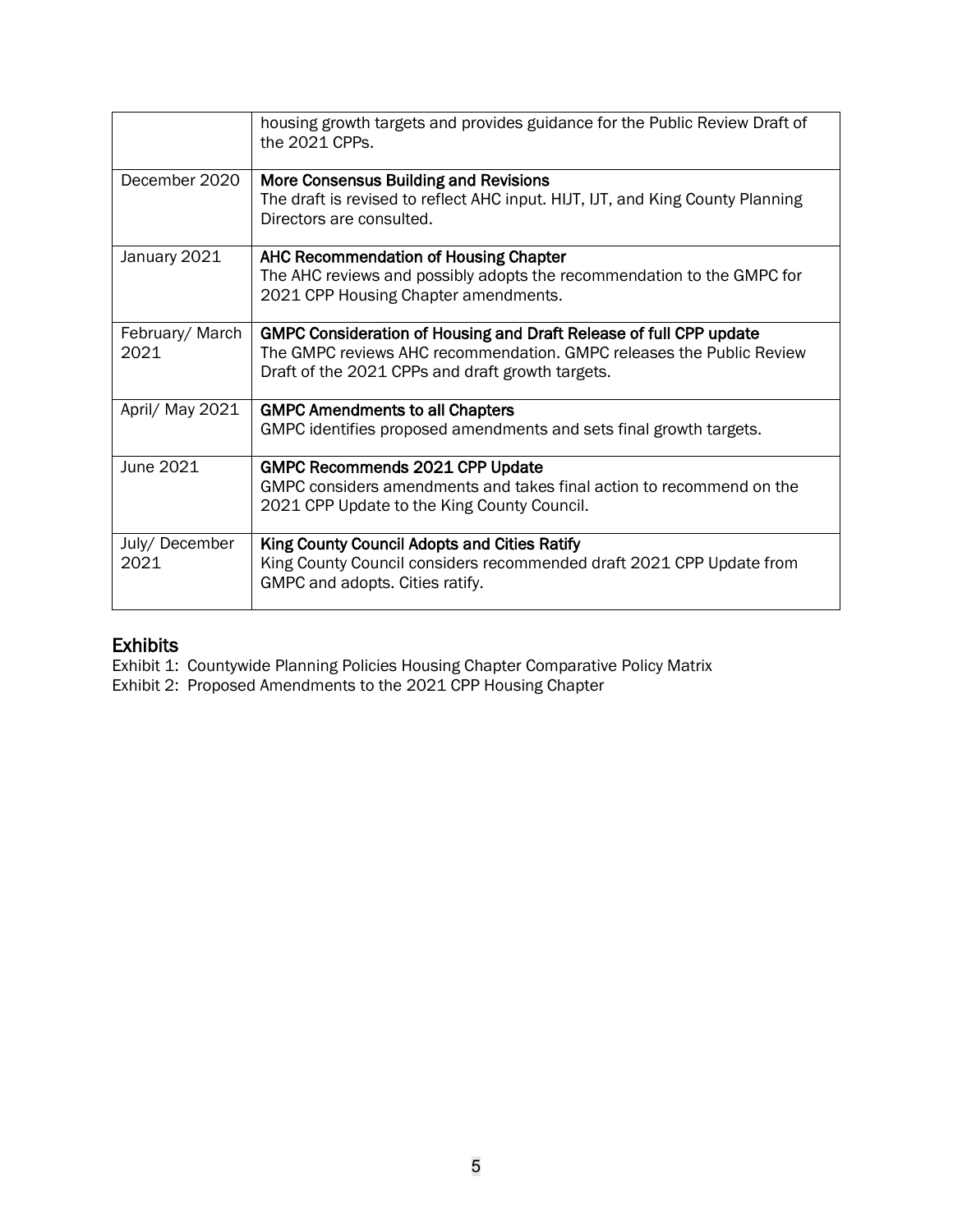# **Exhibit 1: Countywide Planning Policies Housing Chapter Comparative Policy Matrix**

The Housing Interjurisdictional Team (HIJT) used the following as a starting point for the updated 2021 Countywide Planning Policies (CPPs) Housing Chapter:

- Adopted policies in the 2012 Countywide Planning Policies (CPPs) Housing Chapter;
- Interjurisdictional Team's guiding principle to center health and equity;
- Adopted goals, policies, and actions in VISION 2050, the multicounty planning policies (MPPs); and
- Adopted goals from the Regional Affordable Housing Task Force (RAHTF) Final Report and Recommendations.

This table compiles specific revisions and rationale for recommended changes to the 2021 CPP Housing Chapter and translates between the policy numbering in the 2012 CPPs and draft 2021 CPP Housing Chapter. Amendments made by the HIJT and IJT to align with the above stated goals and principles are noted in the "Reason of Change" column. A glossary of terms is provided at the end. The final policies will include framing narrative and a comprehensive table of suggested implementation strategies aligned to the policies.

| <b>CPP Policy #</b><br>(2012, 2021)                                                                                                                                                                        | <b>Policy</b>                                                                                                                                                                                                                                                                                    | <b>Reason for Change</b>                                                                                                                                               |
|------------------------------------------------------------------------------------------------------------------------------------------------------------------------------------------------------------|--------------------------------------------------------------------------------------------------------------------------------------------------------------------------------------------------------------------------------------------------------------------------------------------------|------------------------------------------------------------------------------------------------------------------------------------------------------------------------|
| Overarching<br>Goal,<br>Overarching<br>Goal                                                                                                                                                                | (The housing needs of all economic and demographic<br>groups are met within all jurisdictions.)) All jurisdictions in<br>King County preserve, improve, and expand their housing<br>stock to provide a range of affordable, accessible, healthy,                                                 | Summary<br>Reflects actions to take and equity orientation                                                                                                             |
| and safe housing choices to every resident. Jurisdictions<br>promote fair and equal access to housing for all people and<br>take actions that eliminate housing disparities by race,<br>place, and income. | <b>Plan Alignment</b><br>MPP Goal: The region preserves, improves, and expands<br>its housing stock to provide a range of affordable,<br>accessible, healthy, and safe housing choices to every<br>resident. The region continues to promote fair and equal<br>access to housing for all people. |                                                                                                                                                                        |
|                                                                                                                                                                                                            |                                                                                                                                                                                                                                                                                                  | <b>RAHTF Overall Goal: Strive to eliminate cost burden for</b><br>households earning 80% AMI and below, with a priority for<br>serving households at or below 50% AMI. |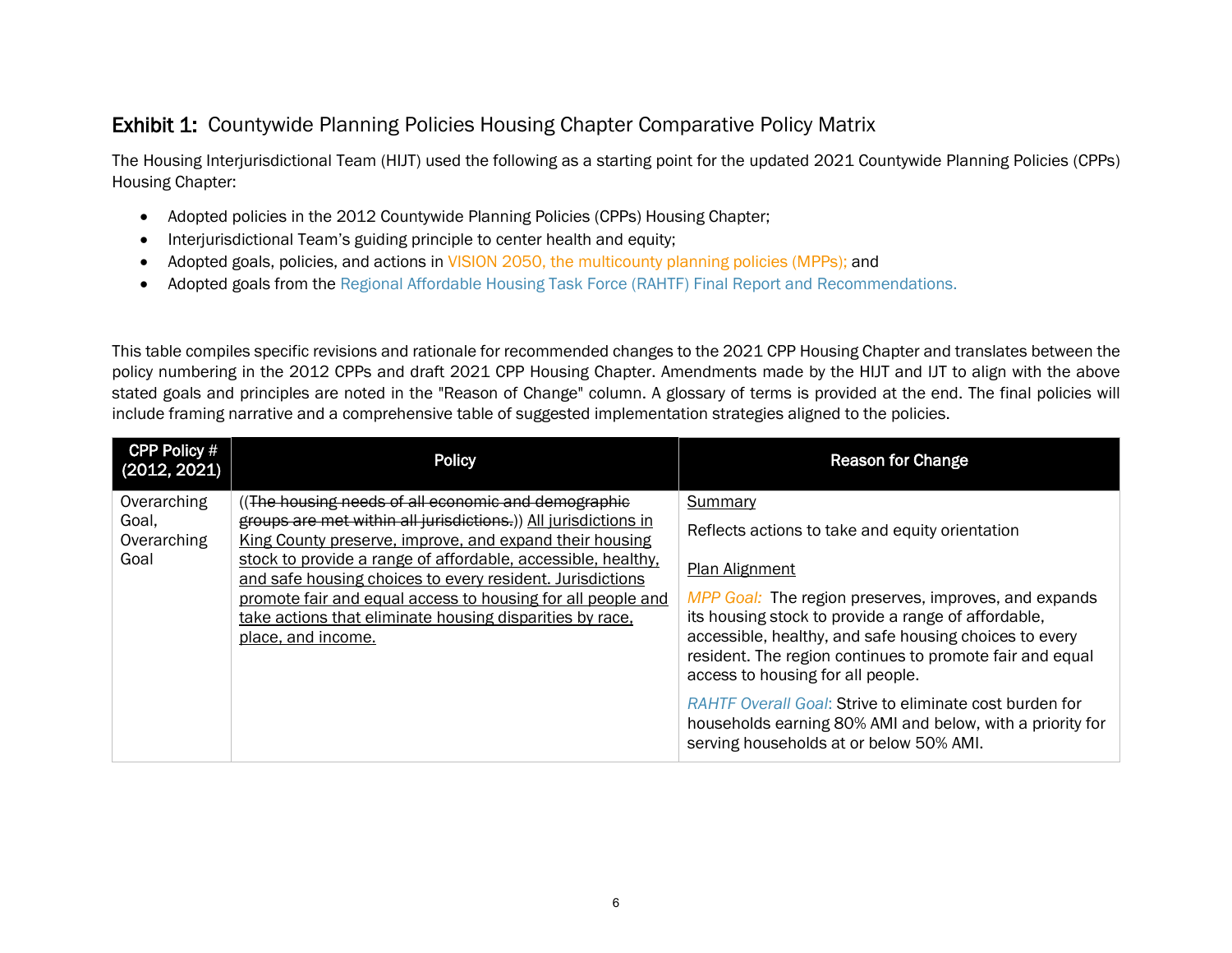| <b>CPP Policy #</b><br>(2012, 2021) | <b>Policy</b>                                                                                                                                                                                                                                                                                                                                                                                                                                                                                                                                                                                                                                                                                                                                                                                                                                                                                                                                                                                         |                                                                  |                                                          |                                                    | <b>Reason for Change</b>                                                                                                                                                                                                                                                                                                                                                                                                                                                                                                                                                                                                                                                                                                 |
|-------------------------------------|-------------------------------------------------------------------------------------------------------------------------------------------------------------------------------------------------------------------------------------------------------------------------------------------------------------------------------------------------------------------------------------------------------------------------------------------------------------------------------------------------------------------------------------------------------------------------------------------------------------------------------------------------------------------------------------------------------------------------------------------------------------------------------------------------------------------------------------------------------------------------------------------------------------------------------------------------------------------------------------------------------|------------------------------------------------------------------|----------------------------------------------------------|----------------------------------------------------|--------------------------------------------------------------------------------------------------------------------------------------------------------------------------------------------------------------------------------------------------------------------------------------------------------------------------------------------------------------------------------------------------------------------------------------------------------------------------------------------------------------------------------------------------------------------------------------------------------------------------------------------------------------------------------------------------------------------------|
| $H-1$ ,<br>$H-1$                    | Address the countywide need for housing affordable to<br>households with ((moderate,)) low, ((and)) very low, and<br>extremely low incomes, including those with special needs.<br>at a scale calibrated to the jurisdiction's affordability gap<br>for those households. ((The countywide need for housing by<br>percentage of Area Median Income (AMI) is: 50-80% of AMI<br>(moderate) 16% of total housing supply 30-50% of AMI<br>(low) 12% of total housing supply 30% and below AMI (very-<br>low) 12% of total housing supply.))Countywide need is<br>defined as the number of additional, affordable homes<br>needed in King County by 2044 so that no household<br>earning at or below 80% of Area Median Income (AMI) is<br>housing cost burdened. The countywide need for housing is<br>estimated at 261,000* affordable homes built or<br>preserved by 2044 as shown in Table H-1. Refer to<br>Appendix X for 2017 jurisdictional affordability levels as<br>compared to countywide need. |                                                                  |                                                          |                                                    | Summary<br>Incorporates RAHTF methodology for defining countywide<br>need. Ensures strategies are commensurate with the<br>countywide need. Changes to the AMI categories per new<br>Growth Management Act (GMA) definitions. Supports<br>distributional equity.<br>Plan Alignment<br>MPP-H-1: Plan for housing supply, forms, and densities to<br>meet the region's current and projected needs consistent<br>with the Regional Growth Strategy and to make significant<br>progress towards jobs/housing balance.<br>RAHTF Goal 6: Promote greater housing growth and<br>diversity to achieve a variety of housing types at a range of<br>affordability and improve jobs/housing connections<br>throughout King County. |
|                                     | Table H-1: King Countywide Need<br><b>Existing Need</b>                                                                                                                                                                                                                                                                                                                                                                                                                                                                                                                                                                                                                                                                                                                                                                                                                                                                                                                                               | 0-30% AMI<br>(extremely<br>$((very))$ low-<br>income)<br>101,000 | 31-50%<br>AMI<br>(very low-<br>income)<br>$\overline{0}$ | 51-80%<br>AMI<br><u>(low-</u><br>income)<br>30,000 | *Note<br>The total countywide need figure is provisional and subject<br>to change. Current countywide need based off of CHAS<br>2013-2017 data. Final numbers may use 2018 ACS or<br>PUMS.                                                                                                                                                                                                                                                                                                                                                                                                                                                                                                                               |
|                                     | Growth to<br>2040<br><b>Total Units</b><br>% Total<br><b>Housing</b><br>Supply in<br>2044                                                                                                                                                                                                                                                                                                                                                                                                                                                                                                                                                                                                                                                                                                                                                                                                                                                                                                             | 49,000<br>150,000<br>15%                                         | 40,000<br>40,000<br>13%                                  | 41,000<br>71,000<br>20%                            |                                                                                                                                                                                                                                                                                                                                                                                                                                                                                                                                                                                                                                                                                                                          |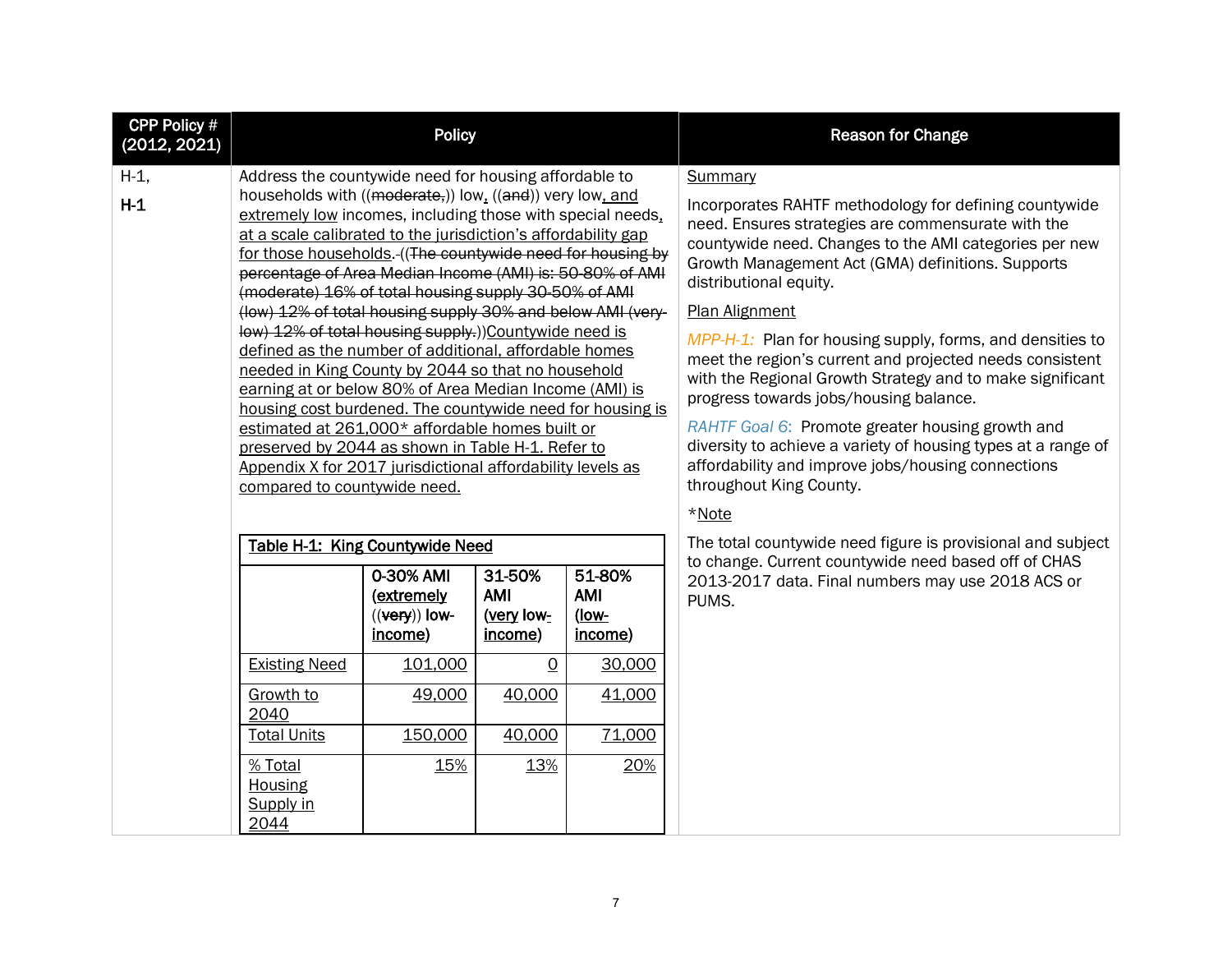| <b>CPP Policy #</b><br>(2012, 2021) | <b>Policy</b>                                                                                                                                                                                                                                                                                                                                                                                                                                                                                                                                                                                                                                                                                                                                                                                                                                                                                                                                | <b>Reason for Change</b>                                                                                                                                                                                                                                                                                                                                                                                                                                                                                                                                                                                                                                                                                                                                                                                                                                                                                   |
|-------------------------------------|----------------------------------------------------------------------------------------------------------------------------------------------------------------------------------------------------------------------------------------------------------------------------------------------------------------------------------------------------------------------------------------------------------------------------------------------------------------------------------------------------------------------------------------------------------------------------------------------------------------------------------------------------------------------------------------------------------------------------------------------------------------------------------------------------------------------------------------------------------------------------------------------------------------------------------------------|------------------------------------------------------------------------------------------------------------------------------------------------------------------------------------------------------------------------------------------------------------------------------------------------------------------------------------------------------------------------------------------------------------------------------------------------------------------------------------------------------------------------------------------------------------------------------------------------------------------------------------------------------------------------------------------------------------------------------------------------------------------------------------------------------------------------------------------------------------------------------------------------------------|
| $H-2$ ,<br>$H-2$                    | Address the need for housing affordable to households at<br>less than 30% AMI (extremely ((very)) low income),<br>recognizing that this is where the greatest need exists, and<br>addressing this need will require significant intervention<br>through capital, operations, and maintenance funding,<br>welcoming communities, supportive policies, and<br>collaborative actions by all jurisdictions working individually<br>and collectively.                                                                                                                                                                                                                                                                                                                                                                                                                                                                                             | Summary<br>Aligns with the new GMA AMI categories and broadens the<br>types of inputs that make housing for extremely low-<br>income households feasible. Supports distributional equity<br>Plan Alignment<br>MPP-H-4: Address the need for housing affordable to low-<br>and very low-income households, recognizing that these<br>critical needs will require significant public intervention<br>through funding, collaboration, and jurisdictional action.                                                                                                                                                                                                                                                                                                                                                                                                                                              |
|                                     |                                                                                                                                                                                                                                                                                                                                                                                                                                                                                                                                                                                                                                                                                                                                                                                                                                                                                                                                              | <b>RAHTF Overall Goal: Strive to eliminate cost burden for</b><br>households earning 80% AMI and below, with a priority for<br>serving households at or below 50% AMI.                                                                                                                                                                                                                                                                                                                                                                                                                                                                                                                                                                                                                                                                                                                                     |
| $H-3, H-3$                          | Conduct an inventory and analysis of existing and projected<br>housing needs of all economic and demographic segments<br>of the population in each jurisdiction and summarize the<br>findings in the housing element. The inventory ((analysis))<br>and analysis ((inventory)) shall include:<br>a. Characteristics of the existing housing stock,<br>including supply, affordability, condition, ((and))<br>diversity of housing types, the affordability gap of<br>the jurisdiction's housing supply as compared to<br>countywide need percentages, and the distribution<br>of moderate- and high-density housing in the<br>jurisdiction<br>b. Characteristics of populations, including projected<br>growth and demographic change;<br>Quantified housing needs of extremely low, very<br>$\mathsf{C}$ .<br>low, and low ((and moderate)) income households;<br>((and))<br>d. The housing needs of special needs populations<br>$((.))$ ; | <b>Summary</b><br>Requires reporting findings from housing needs analysis in<br>the comprehensive plan. Specifies that needs analysis<br>includes housing condition, calculation of the jurisdictional<br>affordability gap, distribution of diverse housing types,<br>needs of BIPOC communities, and development capacity<br>near transit. Revisions to align with new GMA AMI<br>definitions. Supports distributional equity and reparative<br>policies<br><b>Plan Alignment</b><br>H-Action-4: Local Housing Needs: Counties and cities will<br>conduct a housing needs analysis and evaluate the<br>effectiveness of local housing policies and strategies to<br>achieve housing targets and affordability goals to support<br>updates to local comprehensive plans. Analysis of housing<br>opportunities with access to jobs and transportation<br>options will aid review of total household costs. |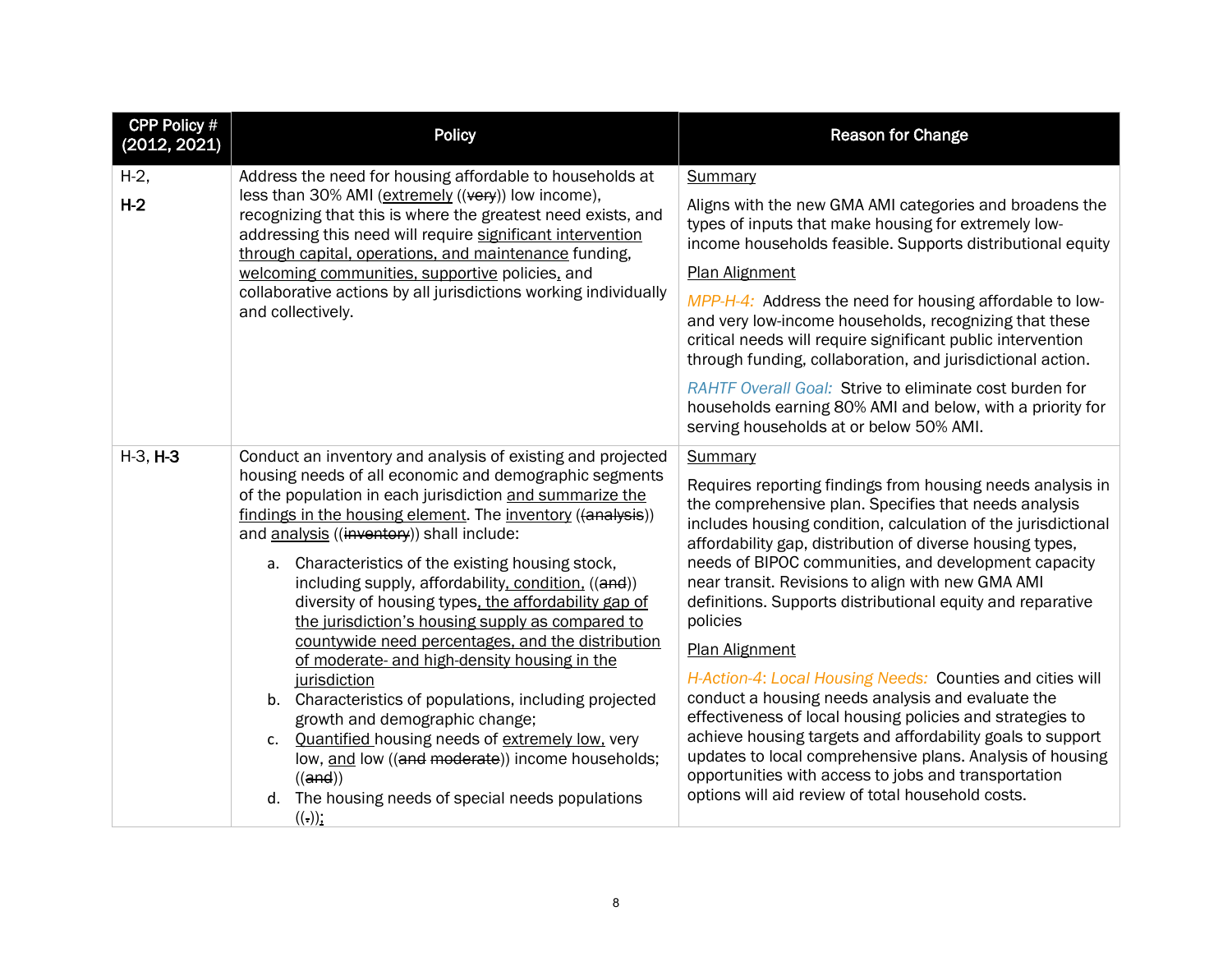| <b>CPP Policy #</b><br>(2012, 2021) | <b>Policy</b>                                                                                                                                                                                                                                                                                                                                                                                                                                                       | <b>Reason for Change</b>                                                                                                                                                                                                                                                                                                                                                                                                                                                                                                                                                                                    |
|-------------------------------------|---------------------------------------------------------------------------------------------------------------------------------------------------------------------------------------------------------------------------------------------------------------------------------------------------------------------------------------------------------------------------------------------------------------------------------------------------------------------|-------------------------------------------------------------------------------------------------------------------------------------------------------------------------------------------------------------------------------------------------------------------------------------------------------------------------------------------------------------------------------------------------------------------------------------------------------------------------------------------------------------------------------------------------------------------------------------------------------------|
|                                     | e. The housing needs of communities experiencing<br>disproportionate harm of housing inequities<br>including Black, Indigenous, and People of Color<br>(BIPOC); and<br>Housing development capacity within a half-mile<br>$f_{\cdot}$<br>walkshed of high capacity or frequent transit.                                                                                                                                                                             |                                                                                                                                                                                                                                                                                                                                                                                                                                                                                                                                                                                                             |
| $n/a$ ,<br>$H-4$                    | <b>Evaluate the effectiveness of existing local housing policies</b><br>and strategies to achieve housing targets, meet a<br>significant share of countywide need, and achieve<br>equitable housing outcomes. Where data can be compiled,<br>provide, by affordability level, the number of income-<br>restricted affordable housing units built or preserved by<br>existing partnerships, policies, and resources over the<br>previous 10-year period.             | Summary<br>New policy to evaluate effectiveness of housing efforts.<br><b>Plan Alignment</b><br>H-Action-4: Local Housing Needs: Counties and cities will<br>conduct a housing needs analysis and evaluate the<br>effectiveness of local housing policies and strategies to<br>achieve housing targets and affordability goals to support<br>updates to local comprehensive plans. Analysis of housing<br>opportunities with access to jobs and transportation<br>options will aid review of total household costs.<br>RAHTF Goal 1: Create and support an ongoing structure<br>for regional collaboration. |
| $n/a$ ,<br>$H-5$                    | Document the local history of racially exclusive and<br>discriminatory land use and housing practices, consistent<br>with local and regional fair housing reports and other<br>resources. Show the extent to which that history is still<br>reflected in current development patterns and housing<br>conditions and in disparities in housing access.<br>homeownership, and access to opportunity; and how<br>current policies are working to address that history. | Summary<br>New policy to understand contributing factors to regional<br>and local housing disparities by race. Supports reparative<br>policies.<br><b>Plan Alignment</b><br>MPP-H-5: Promote homeownership opportunities for low-<br>income, moderate-income, and middle-income families<br>and individuals while recognizing historic inequities in<br>access to homeownership opportunities for communities<br>of color.                                                                                                                                                                                  |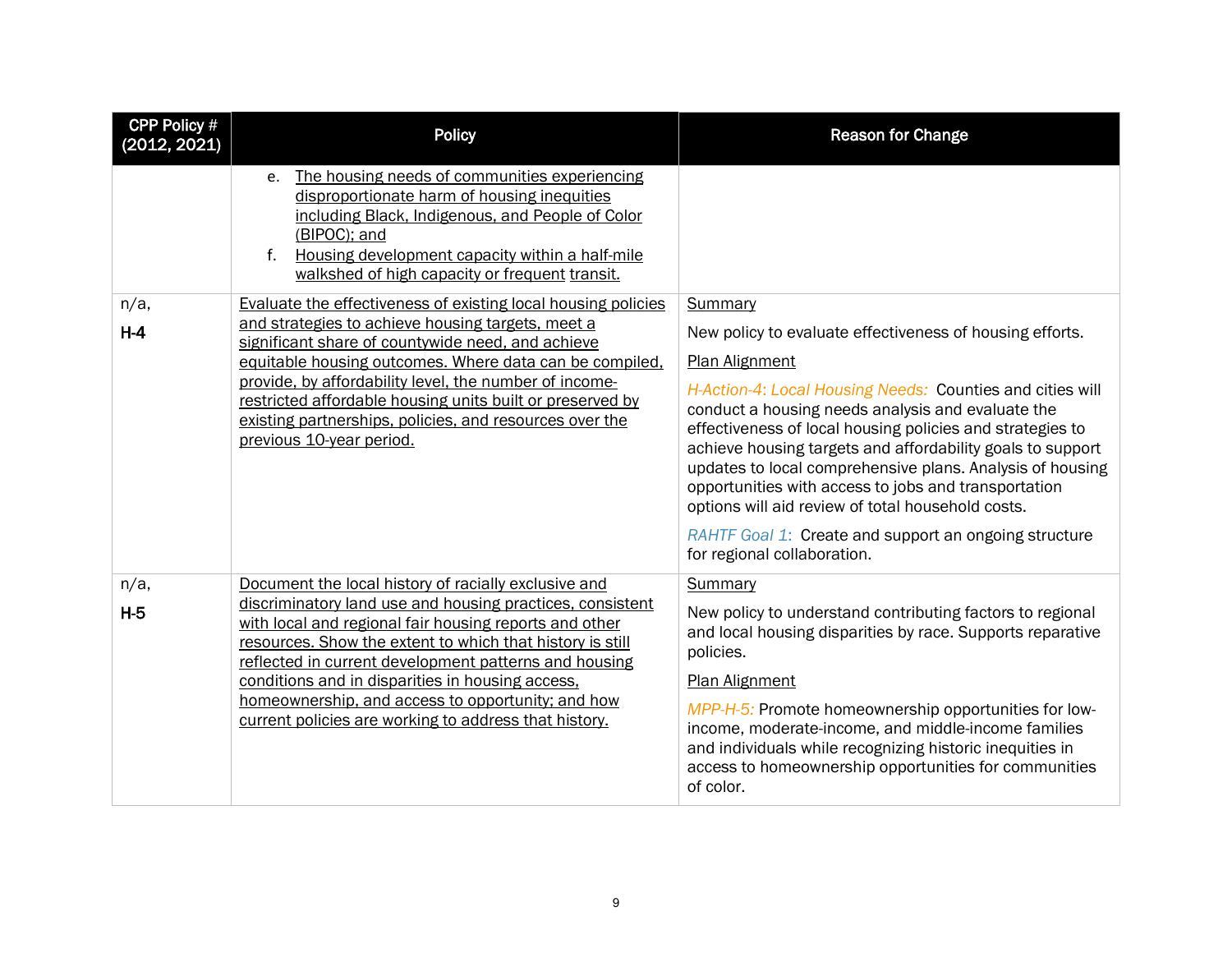| CPP Policy #<br>(2012, 2021) | <b>Policy</b>                                                                                                                                                                                                                                                                                                                                                                                                                                                                                                                                                                                                                                                                                                                                                                                                                                | <b>Reason for Change</b>                                                                                                                                                                                                                                                                                                                                                                                                                                                                                                                                                                                                                                                    |
|------------------------------|----------------------------------------------------------------------------------------------------------------------------------------------------------------------------------------------------------------------------------------------------------------------------------------------------------------------------------------------------------------------------------------------------------------------------------------------------------------------------------------------------------------------------------------------------------------------------------------------------------------------------------------------------------------------------------------------------------------------------------------------------------------------------------------------------------------------------------------------|-----------------------------------------------------------------------------------------------------------------------------------------------------------------------------------------------------------------------------------------------------------------------------------------------------------------------------------------------------------------------------------------------------------------------------------------------------------------------------------------------------------------------------------------------------------------------------------------------------------------------------------------------------------------------------|
|                              |                                                                                                                                                                                                                                                                                                                                                                                                                                                                                                                                                                                                                                                                                                                                                                                                                                              | MPP H-12: Identify potential physical, economic, and<br>cultural displacement of low-income households and<br>marginalized populations that may result from planning,<br>public investments, private redevelopment, and market<br>pressure. Use a range of strategies to mitigate<br>displacement impacts to the extent feasible.                                                                                                                                                                                                                                                                                                                                           |
|                              |                                                                                                                                                                                                                                                                                                                                                                                                                                                                                                                                                                                                                                                                                                                                                                                                                                              | RAHTF Goal 5: Protect existing communities of color and<br>low-income communities from displacement in gentrifying<br>communities.                                                                                                                                                                                                                                                                                                                                                                                                                                                                                                                                          |
| $H-14,$<br>$H-6$             | Plan, through a cooperative process between jurisdictions,<br>to ((Work cooperatively, among jurisdictions to provide<br>mutual support in)) meet((ing countywide ((housing growth<br>targets)) ((and affordable)) housing need((s)). Establish a<br>process to determine, based on local housing needs<br>analyses prepared in advance of the major comprehensive<br>plan update, if jurisdiction estimates of local housing needs<br>collectively meet the countywide need. If not, cooperatively<br>work to address the shortfall.<br>In 2021, and every year thereafter, King County, together<br>with the Affordable Housing Committee, shall report to the<br>GMPC on jurisdictional and regional progress toward<br>meeting the countywide need. The GMPC shall identify<br>corrective actions as necessary to implement this policy. | Summary<br>Increases accountability, facilitates regional collaboration,<br>and strengthens the CPP learning model.<br><b>Plan Alignment</b><br>MPP-H-11: Encourage interjurisdictional cooperative<br>efforts and public-private partnerships to advance the<br>provision of affordable and special needs housing.<br>H-Action-3: State Support and Coordination: PSRC will<br>monitor and support as appropriate members' efforts to<br>seek new funding and legislative support for housing; and<br>will coordinate with state agencies to implement regional<br>housing policy.<br>RAHTF Goal 1: Create and support an ongoing structure<br>for regional collaboration. |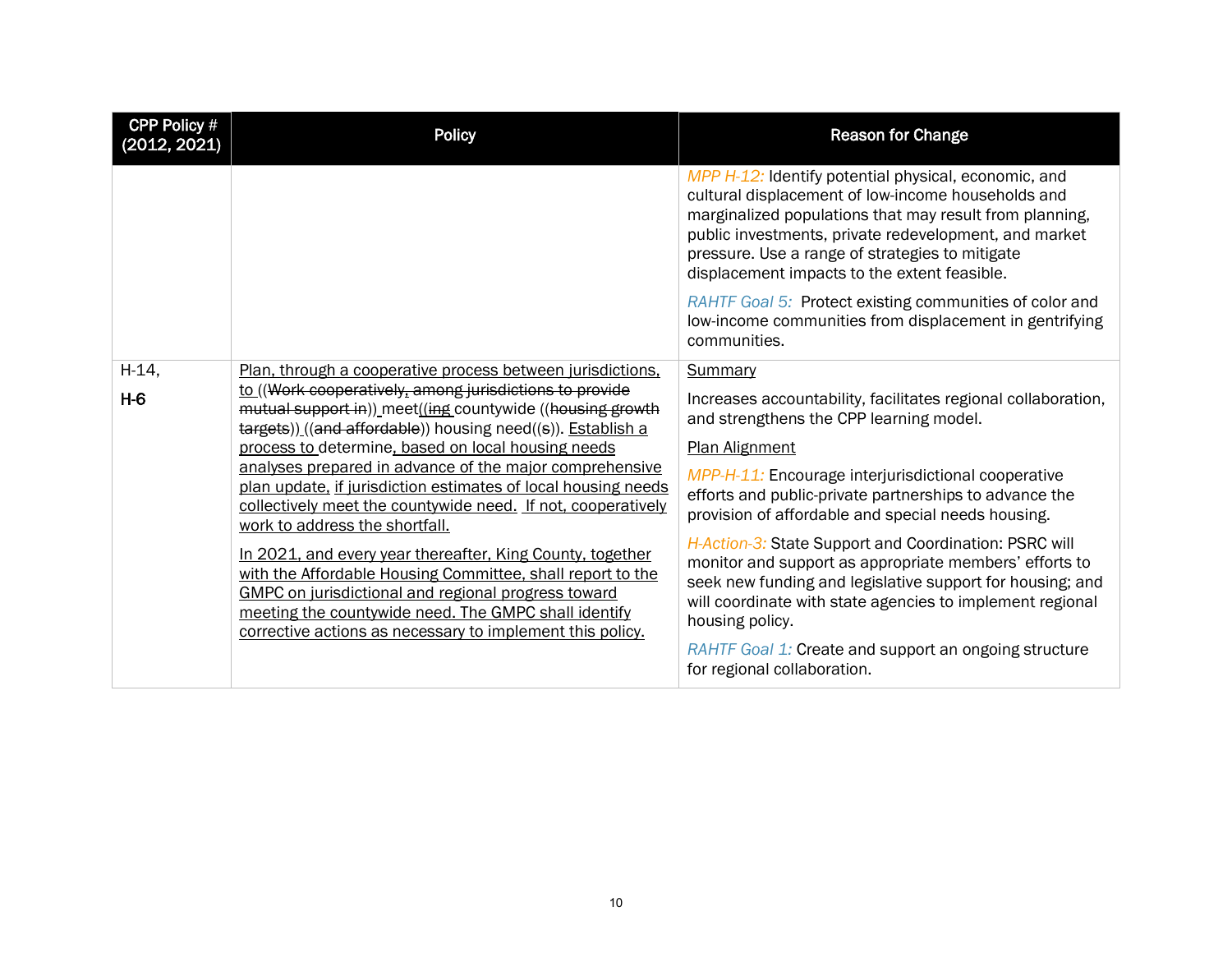| <b>CPP Policy #</b><br>(2012, 2021) | <b>Policy</b>                                                                                                                                                               | <b>Reason for Change</b>                                                                                                                                            |
|-------------------------------------|-----------------------------------------------------------------------------------------------------------------------------------------------------------------------------|---------------------------------------------------------------------------------------------------------------------------------------------------------------------|
| $H-15$ ,                            | Collaborate with diverse partners in developing and growing                                                                                                                 | Summary                                                                                                                                                             |
| $H - 7$                             | sub-regional and countywide housing resources and<br>programs, including funding, to build or preserve ((provide))<br>affordable housing ((for very low, low, and moderate- | Minor changes to clarify who jurisdictions should<br>collaborate with and align with other policy language.                                                         |
|                                     | income households.) to address the countywide need.                                                                                                                         | Plan Alignment                                                                                                                                                      |
|                                     |                                                                                                                                                                             | MPP-H-11: Encourage interjurisdictional cooperative<br>efforts and public-private partnerships to advance the<br>provision of affordable and special needs housing. |
|                                     |                                                                                                                                                                             | RAHTF Goal 7: Better engage local communities and other<br>partners in addressing the urgent need for and benefits of<br>affordable housing.                        |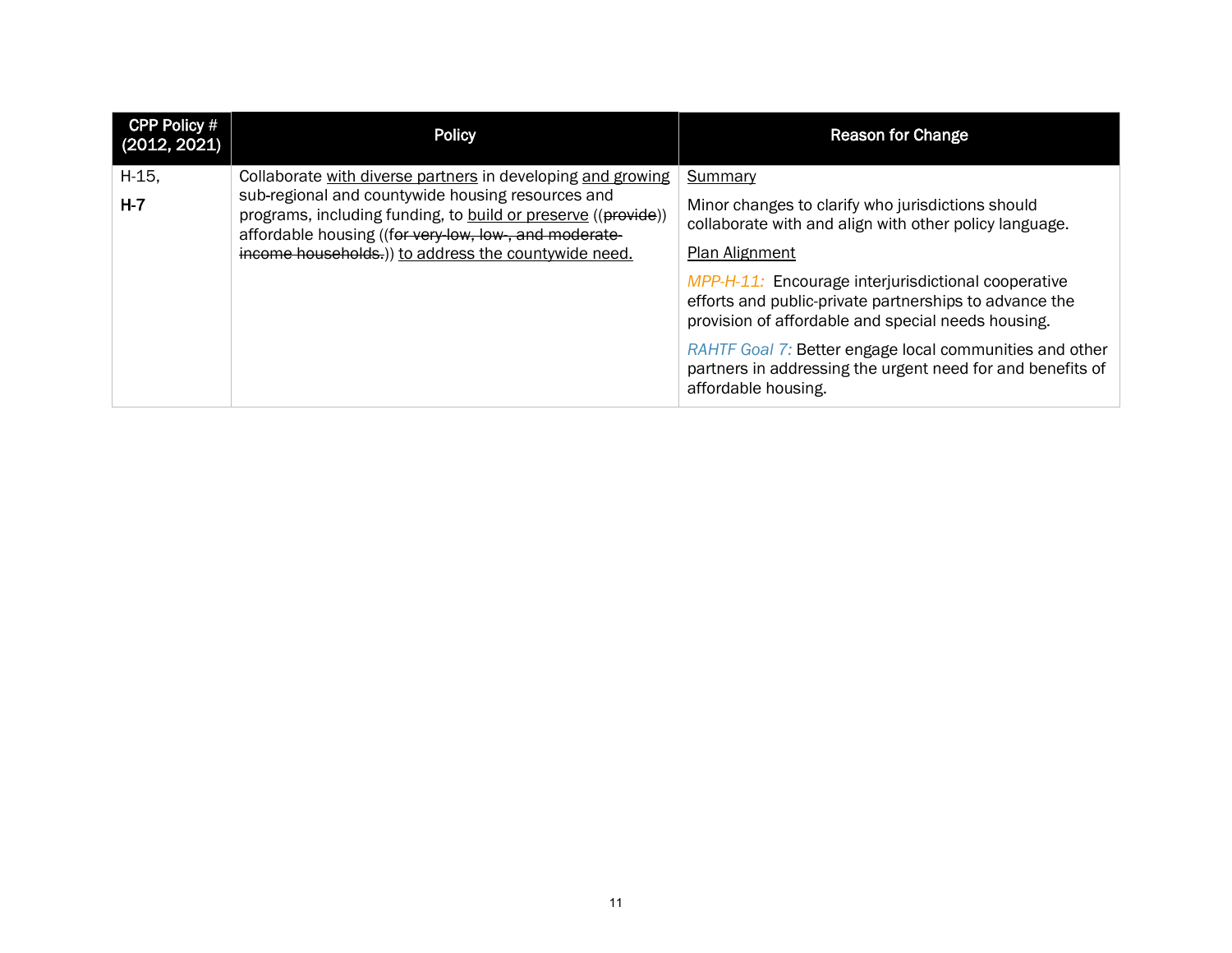<span id="page-11-1"></span><span id="page-11-0"></span>

| CPP Policy #<br>(2012, 2021) | <b>Policy</b>                                                                                                                                                                                                                                                                                                                                                                                                                                                                                                                                                                                           | <b>Reason for Change</b>                                                                                                                                                                                                                                                                                                                                                                                                                                                                                                                                                                                                                                                                                                                                                                                                                                                                              |
|------------------------------|---------------------------------------------------------------------------------------------------------------------------------------------------------------------------------------------------------------------------------------------------------------------------------------------------------------------------------------------------------------------------------------------------------------------------------------------------------------------------------------------------------------------------------------------------------------------------------------------------------|-------------------------------------------------------------------------------------------------------------------------------------------------------------------------------------------------------------------------------------------------------------------------------------------------------------------------------------------------------------------------------------------------------------------------------------------------------------------------------------------------------------------------------------------------------------------------------------------------------------------------------------------------------------------------------------------------------------------------------------------------------------------------------------------------------------------------------------------------------------------------------------------------------|
| $H-16,$<br>$H - 8$           | Work cooperatively with the Puget Sound Regional Council<br>and other agencies to identify ways to expand technical<br>assistance to local jurisdictions in developing,<br>implementing and monitoring the success of strategies that<br>support achievement of the goals of this chapter, including<br>addressing countywide need. Implement the strategies<br>from PSRC's Regional Housing Strategy. ((promote)<br>affordable housing that meets changing demographic<br>needs. Collaborate in developing and implementing a<br>housing strategy for the four county central Puget Sound<br>region.)) | <b>Summary</b><br>Broadens the intent of working with other agencies.<br>Acknowledges that PSRC's Regional Housing Strategy will<br>be complete by the time the CPPs are implemented.<br><b>Plan Alignment</b><br>H-Action-2: Regional Housing Assistance: PSRC, in<br>coordination with subregional, county, and local housing<br>efforts, will assist implementation of regional housing<br>policy and local jurisdiction and agency work <sup>1</sup><br>H-Action-1: Regional Housing Strategy: PSRC, together<br>with its member jurisdictions, state agencies, housing<br>interest groups, housing professionals, advocacy and<br>community groups, and other stakeholders will develop a<br>comprehensive regional housing strategy to support the<br>2024 local comprehensive plan update <sup>2</sup><br>RAHTF Goal 1: Create and support an ongoing structure<br>for regional collaboration. |

 $^1$  See full text on page 26: https://www.psrc.org/sites/default/files/draft-plan-policy-matrix.pdf  $<sup>2</sup>$  Ibid.</sup>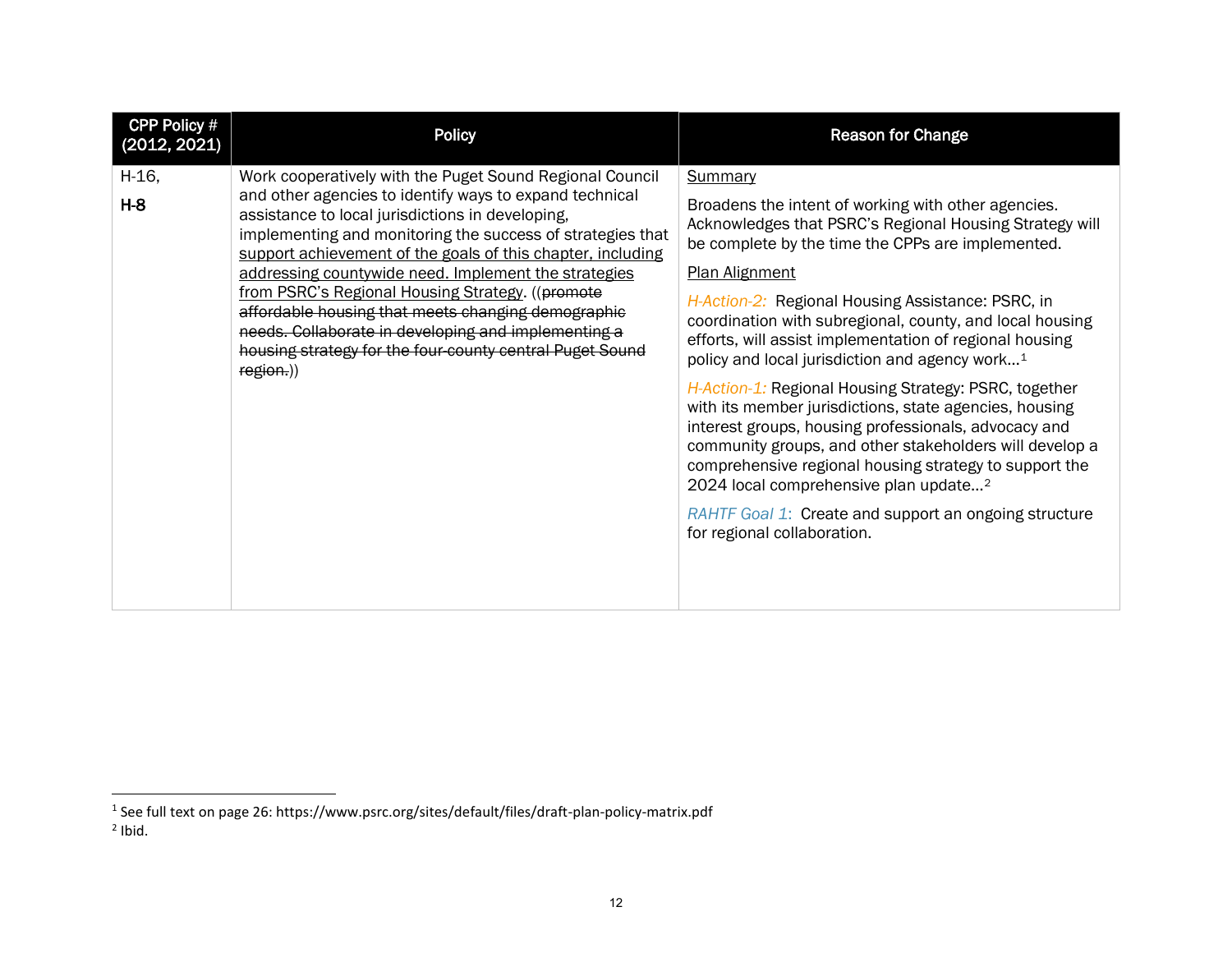| <b>CPP Policy #</b><br>(2012, 2021) | <b>Policy</b>                                                                                                                                                                                                                                                                                                                               | <b>Reason for Change</b>                                                                                                                                                                                                                                                                                                          |
|-------------------------------------|---------------------------------------------------------------------------------------------------------------------------------------------------------------------------------------------------------------------------------------------------------------------------------------------------------------------------------------------|-----------------------------------------------------------------------------------------------------------------------------------------------------------------------------------------------------------------------------------------------------------------------------------------------------------------------------------|
| $n/a$ , H-9                         | Analyze needs and co-create policy and program solutions<br>to achieve more affordable housing and reduce disparate<br>outcomes for populations most disproportionately impacted<br>by housing cost burden together with those populations.<br>Prioritize the needs and solutions articulated by<br>disproportionately impacted populations | Summary<br>New policy recognizes the need to ensure that housing<br>policy development, decision-making, and implementation<br>is inclusive and serves those most disproportionately<br>impacted by the housing crisis. Supports process equity.                                                                                  |
|                                     |                                                                                                                                                                                                                                                                                                                                             | Plan Alignment                                                                                                                                                                                                                                                                                                                    |
|                                     |                                                                                                                                                                                                                                                                                                                                             | H-Action-6: Displacement: Metropolitan Cities, Core Cities,<br>and High Capacity Transit Communities will develop and<br>implement strategies to address displacement in<br>conjunction with the populations identified of being at risk<br>of displacement including residents and neighborhood-<br>based small business owners. |
|                                     |                                                                                                                                                                                                                                                                                                                                             | RAHTF Goal 5: Protect existing communities of color and<br>low-income communities from displacement in gentrifying<br>communities.                                                                                                                                                                                                |
|                                     |                                                                                                                                                                                                                                                                                                                                             | RAHTF Goal 7: Better engage local communities and<br>other partners in addressing the urgent need for and<br>benefits of affordable housing.                                                                                                                                                                                      |
| n/a, H-10                           | Plan for intentional, targeted land use and housing actions                                                                                                                                                                                                                                                                                 | Summary                                                                                                                                                                                                                                                                                                                           |
|                                     | that repair harms from past and current practices of racially<br>exclusive and discriminatory land use and housing<br>practices to Black, Indigenous and People of Color<br>households and promote equitable outcomes in<br>partnership with those communities most impacted.                                                               | New policy to repair harm to communities impacted by<br>exclusionary land use policy in partnership with those<br>impacted. Supports reparative policies and cross-<br>generational and process equity.                                                                                                                           |
|                                     |                                                                                                                                                                                                                                                                                                                                             | <b>Plan Alignment</b>                                                                                                                                                                                                                                                                                                             |
|                                     |                                                                                                                                                                                                                                                                                                                                             | MPP-H-5: Promote homeownership opportunities for low-<br>income, moderate-income, and middle-income families<br>and individuals while recognizing historic inequities in<br>access to homeownership opportunities for communities<br>of color.                                                                                    |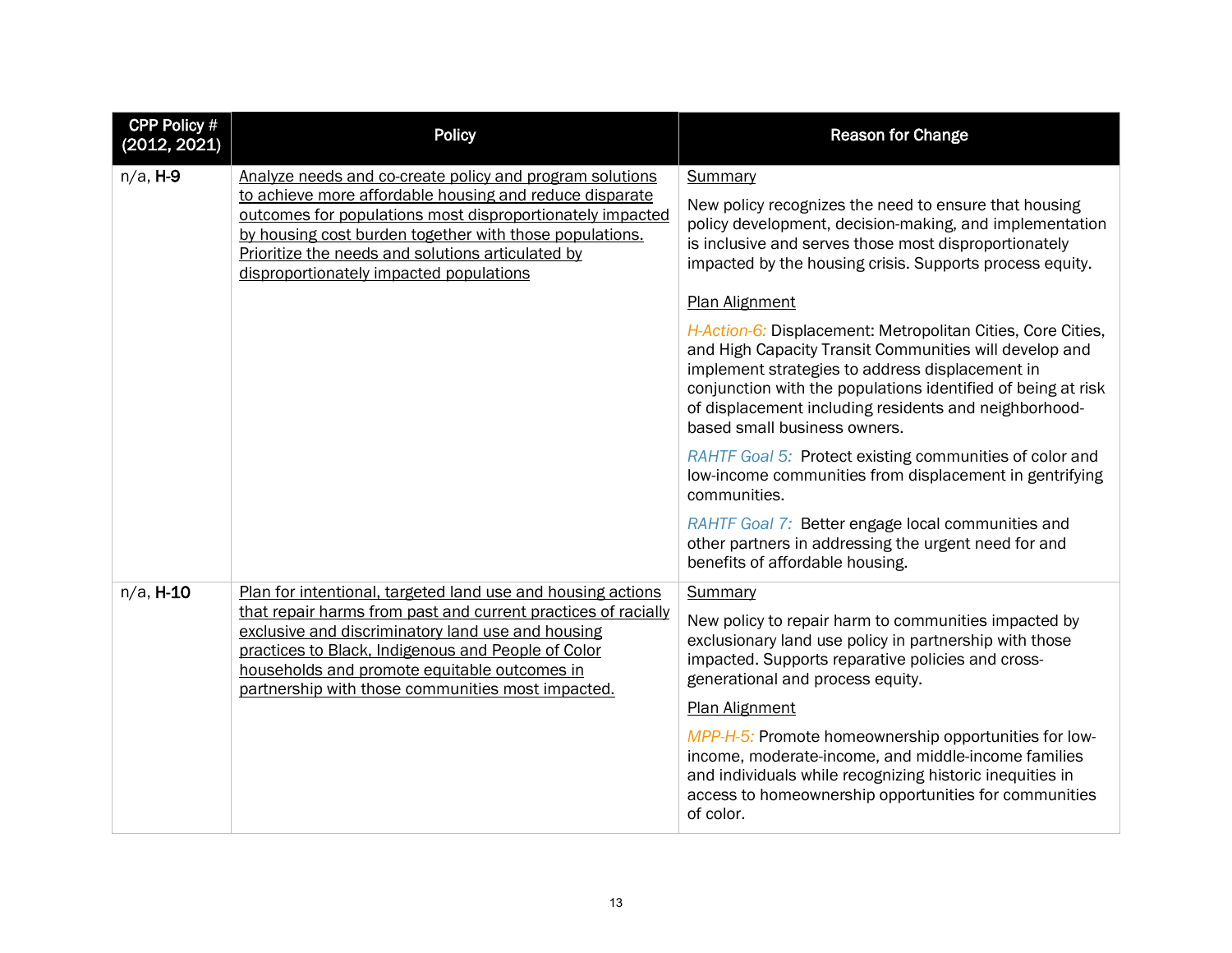| <b>CPP Policy #</b><br>(2012, 2021) | <b>Policy</b>                                                                                                                                                                                                                                                                                                                                                                                                                                                                                                                                                                                                                                                                                                                                                                                                                                                                                                                                                                                                                                                                             | <b>Reason for Change</b>                                                                                                                                                                                                                                                                                                                                                                                                                                                                                                                                                                                                                                                                                                                                                                  |  |
|-------------------------------------|-------------------------------------------------------------------------------------------------------------------------------------------------------------------------------------------------------------------------------------------------------------------------------------------------------------------------------------------------------------------------------------------------------------------------------------------------------------------------------------------------------------------------------------------------------------------------------------------------------------------------------------------------------------------------------------------------------------------------------------------------------------------------------------------------------------------------------------------------------------------------------------------------------------------------------------------------------------------------------------------------------------------------------------------------------------------------------------------|-------------------------------------------------------------------------------------------------------------------------------------------------------------------------------------------------------------------------------------------------------------------------------------------------------------------------------------------------------------------------------------------------------------------------------------------------------------------------------------------------------------------------------------------------------------------------------------------------------------------------------------------------------------------------------------------------------------------------------------------------------------------------------------------|--|
|                                     |                                                                                                                                                                                                                                                                                                                                                                                                                                                                                                                                                                                                                                                                                                                                                                                                                                                                                                                                                                                                                                                                                           | MPP-H-12: Identify potential physical, economic, and<br>cultural displacement of low-income households and<br>marginalized populations that may result from planning,<br>public investments, private redevelopment, and market<br>pressure. Use a range of strategies to mitigate<br>displacement impacts to the extent feasible.                                                                                                                                                                                                                                                                                                                                                                                                                                                         |  |
|                                     |                                                                                                                                                                                                                                                                                                                                                                                                                                                                                                                                                                                                                                                                                                                                                                                                                                                                                                                                                                                                                                                                                           | RAHTF Goal 5: Protect existing communities of color and<br>low-income communities from displacement in gentrifying<br>communities.                                                                                                                                                                                                                                                                                                                                                                                                                                                                                                                                                                                                                                                        |  |
|                                     |                                                                                                                                                                                                                                                                                                                                                                                                                                                                                                                                                                                                                                                                                                                                                                                                                                                                                                                                                                                                                                                                                           | RAHTF Goal 7: Better engage local communities and other<br>partners in addressing the urgent need for and benefits of<br>affordable housing.                                                                                                                                                                                                                                                                                                                                                                                                                                                                                                                                                                                                                                              |  |
| H-5,<br>$H-11$                      | Adopt policies, incentives, strategies, actions, and<br>regulations for the provision and preservation of affordable<br>housing for extremely low, ((at the local and countywide<br>levels that promote housing supply, affordability, and<br>diversity, including those that address a significant share of<br>the countywide need for housing affordable to)) very low,<br>and low ((and moderate))-income households and<br>households with special needs. In the housing element,<br>provide a summary of the existing and proposed<br>partnerships, policies, and dedicated resources, including<br>public land, for meeting the need at each level of<br>affordability and for households with special needs.<br>((These strategies should address the following: a. Overall<br>supply and diversity of housing, including both rental and<br>ownership;b. Housing suitable for a range of household<br>types and sizes; c. Affordability to very low, low, and<br>moderate income households; d. Housing suitable and<br>affordable for households with special needs;e. Universal | Summary<br>References incentives and more clearly specifies the<br>reason for adoption. Includes a new provision for<br>summarizing strategies within comprehensive plans for<br>meeting the countywide need and needs of special needs<br>populations.<br>Plan Alignment<br>MPP-H-3: Achieve and sustain - through preservation,<br>rehabilitation, and new development - a sufficient supply<br>of housing to meet the needs of low-income, moderate-<br>income, middle-income, and special needs individuals and<br>households that is equitably and rationally distributed<br>throughout the region<br>H-Action-5: Affordable Housing Incentives: As counties and<br>cities plan for and create additional housing capacity<br>consistent with the Regional Growth Strategy, evaluate |  |
|                                     | design and sustainable development of housing; andf.<br>Housing supply, including affordable housing and special                                                                                                                                                                                                                                                                                                                                                                                                                                                                                                                                                                                                                                                                                                                                                                                                                                                                                                                                                                          | and adopt techniques such as inclusionary or incentive<br>zoning to provide affordability.                                                                                                                                                                                                                                                                                                                                                                                                                                                                                                                                                                                                                                                                                                |  |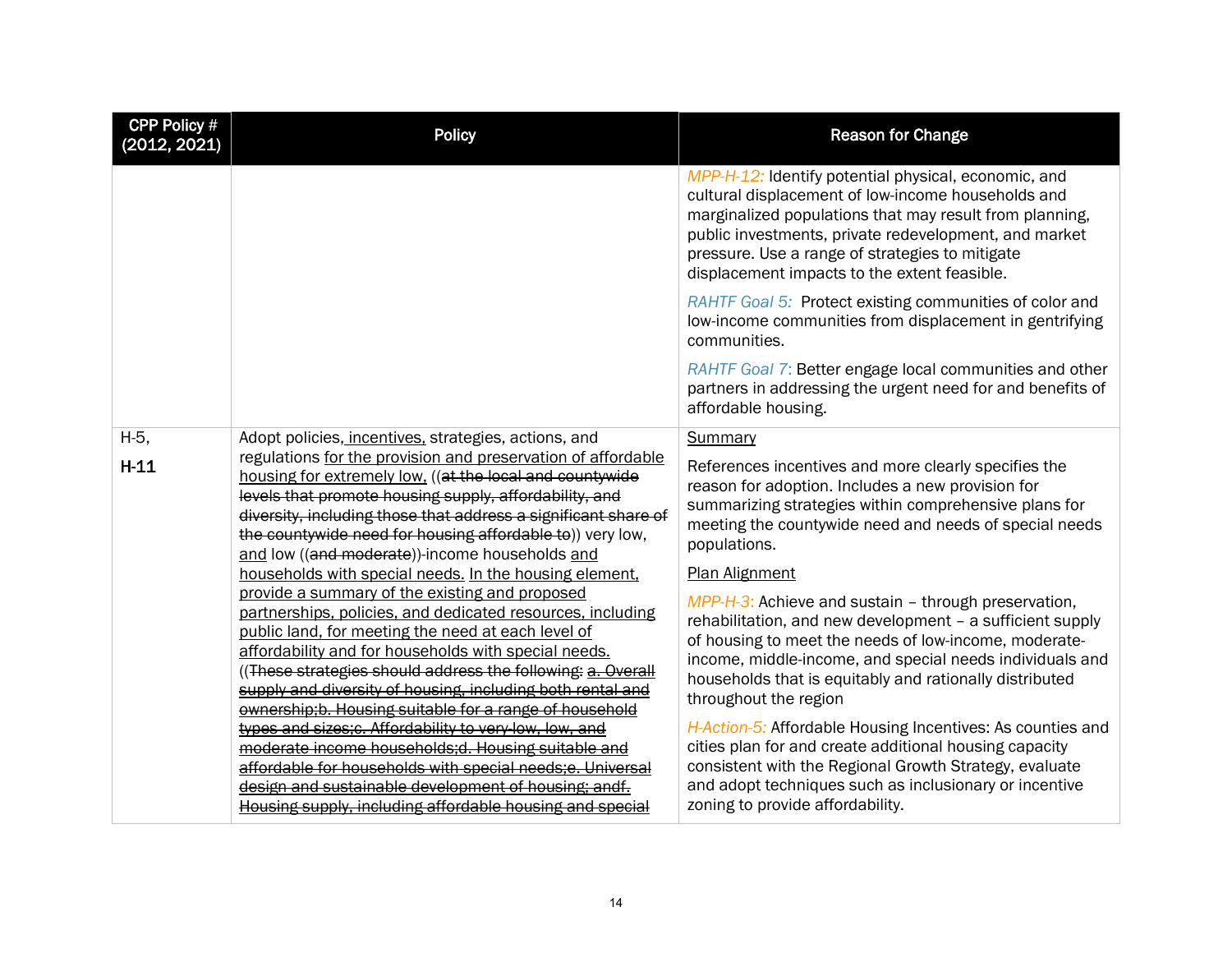| <b>CPP Policy #</b><br>(2012, 2021) | <b>Policy</b>                                                                                                                                                                                                                                                                               | <b>Reason for Change</b>                                                                                                                                                                                                                                                                                                                                                                                                                                                                                                                                                                                                                                                                                                                                                                                                                                                                                                                                                                               |  |
|-------------------------------------|---------------------------------------------------------------------------------------------------------------------------------------------------------------------------------------------------------------------------------------------------------------------------------------------|--------------------------------------------------------------------------------------------------------------------------------------------------------------------------------------------------------------------------------------------------------------------------------------------------------------------------------------------------------------------------------------------------------------------------------------------------------------------------------------------------------------------------------------------------------------------------------------------------------------------------------------------------------------------------------------------------------------------------------------------------------------------------------------------------------------------------------------------------------------------------------------------------------------------------------------------------------------------------------------------------------|--|
|                                     | needs housing, withinUrban Centers and in other areas<br>planned for concentrations of mixed land uses.))                                                                                                                                                                                   | RAHTF Goal 6: Promote greater housing growth and<br>diversity to achieve a variety of housing types at a range of<br>affordability and improve jobs/housing connections<br>throughout King County.<br>RAHTF Goal 7: Better engage local communities and<br>other partners in addressing the urgent need for and<br>benefits of affordable housing.                                                                                                                                                                                                                                                                                                                                                                                                                                                                                                                                                                                                                                                     |  |
| $H-7, H-12$                         | Identify barriers to housing affordability and implement<br>strategies to overcome them, including but not limited to<br>updating development standards and regulations and<br>developing programs, policies, and incentives to decrease<br>costs to build and preserve affordable housing. | Summary<br>Adds greater specificity about the barriers that need to be<br>overcome to meet countywide need.<br><b>Plan Alignment</b><br>MPP-H-10: Encourage jurisdictions to review and<br>streamline development standards and regulations to<br>advance their public benefit, provide flexibility, and<br>minimize additional costs to housing.<br>H-Action-7: Housing Choice: Counties and cities will<br>update regulations and strategies to reduce barriers to the<br>development and preservation of moderate density<br>housing to address the need for housing between single-<br>family and more intensive multifamily development,<br>consistent with the Regional Growth Strategy.<br>H-Action-8: Housing Production: Counties and cities will<br>review and amend, where appropriate and consistent with<br>the Regional Growth Strategy, development standards and<br>regulations to reduce barriers to the development of<br>housing by providing flexibility and minimizing additional |  |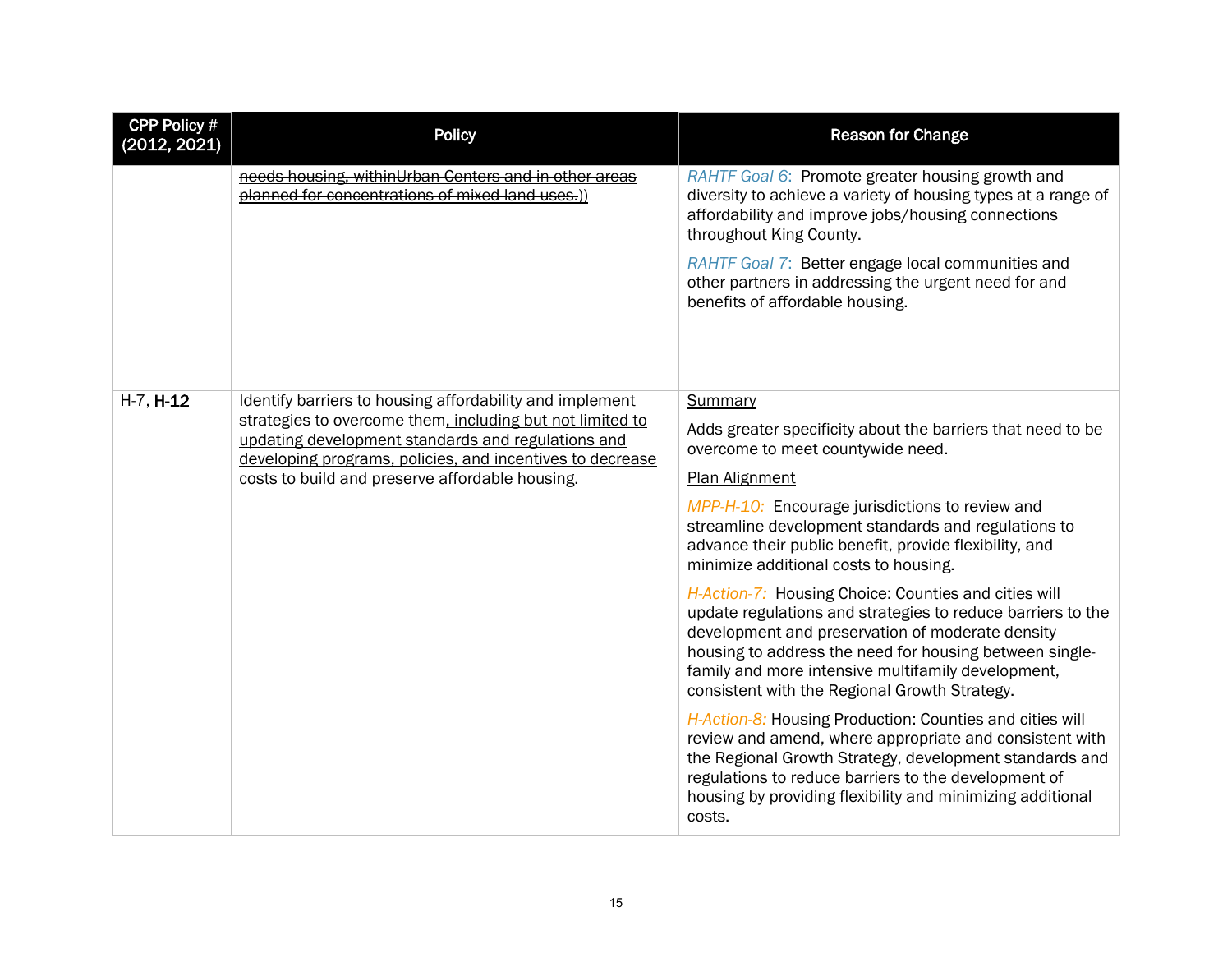| <b>CPP Policy #</b><br>(2012, 2021) | <b>Policy</b>                                                                                                                                                                                                                            | <b>Reason for Change</b>                                                                                                                                                                                                                        |
|-------------------------------------|------------------------------------------------------------------------------------------------------------------------------------------------------------------------------------------------------------------------------------------|-------------------------------------------------------------------------------------------------------------------------------------------------------------------------------------------------------------------------------------------------|
|                                     |                                                                                                                                                                                                                                          | RAHTF Goal 2: Increase construction and preservation of<br>affordable homes for households earning less than 50%<br>area median income.                                                                                                         |
|                                     |                                                                                                                                                                                                                                          | RAHTF Goal 6: Promote greater housing growth and<br>diversity to achieve a variety of housing types at a range of<br>affordability and improve jobs/housing connections<br>throughout King County.                                              |
| $n/a$ , $H-13$                      | Prioritize the use of local and regional public subsidy.                                                                                                                                                                                 | Summary                                                                                                                                                                                                                                         |
|                                     | including suitable publicly-owned property, for affordable<br>housing projects serving those most disproportionately cost<br>burdened because these needs are not met by the private<br>market. Consider projects that promote access to | New policy to support equitably meeting the greatest<br>needs. Supports distributional and cross-generational<br>equity.                                                                                                                        |
|                                     | opportunity, anti-displacement, and wealth building                                                                                                                                                                                      | <b>Plan Alignment</b>                                                                                                                                                                                                                           |
|                                     | opportunities for Black, Indigenous, and People of Color<br>communities.                                                                                                                                                                 | MPP-H-4: Address the need for housing affordable to low-<br>and very low-income households, recognizing that these<br>critical needs will require significant public intervention<br>through funding, collaboration, and jurisdictional action. |
|                                     |                                                                                                                                                                                                                                          | MPP-H-5: Promote homeownership opportunities for low-<br>income, moderate-income, and middle-income families<br>and individuals while recognizing historic inequities in<br>access to homeownership opportunities for communities<br>of color.  |
|                                     |                                                                                                                                                                                                                                          | RAHTF Goal 2: Increase construction and preservation of<br>affordable homes for households earning less than 50%<br>area median income.                                                                                                         |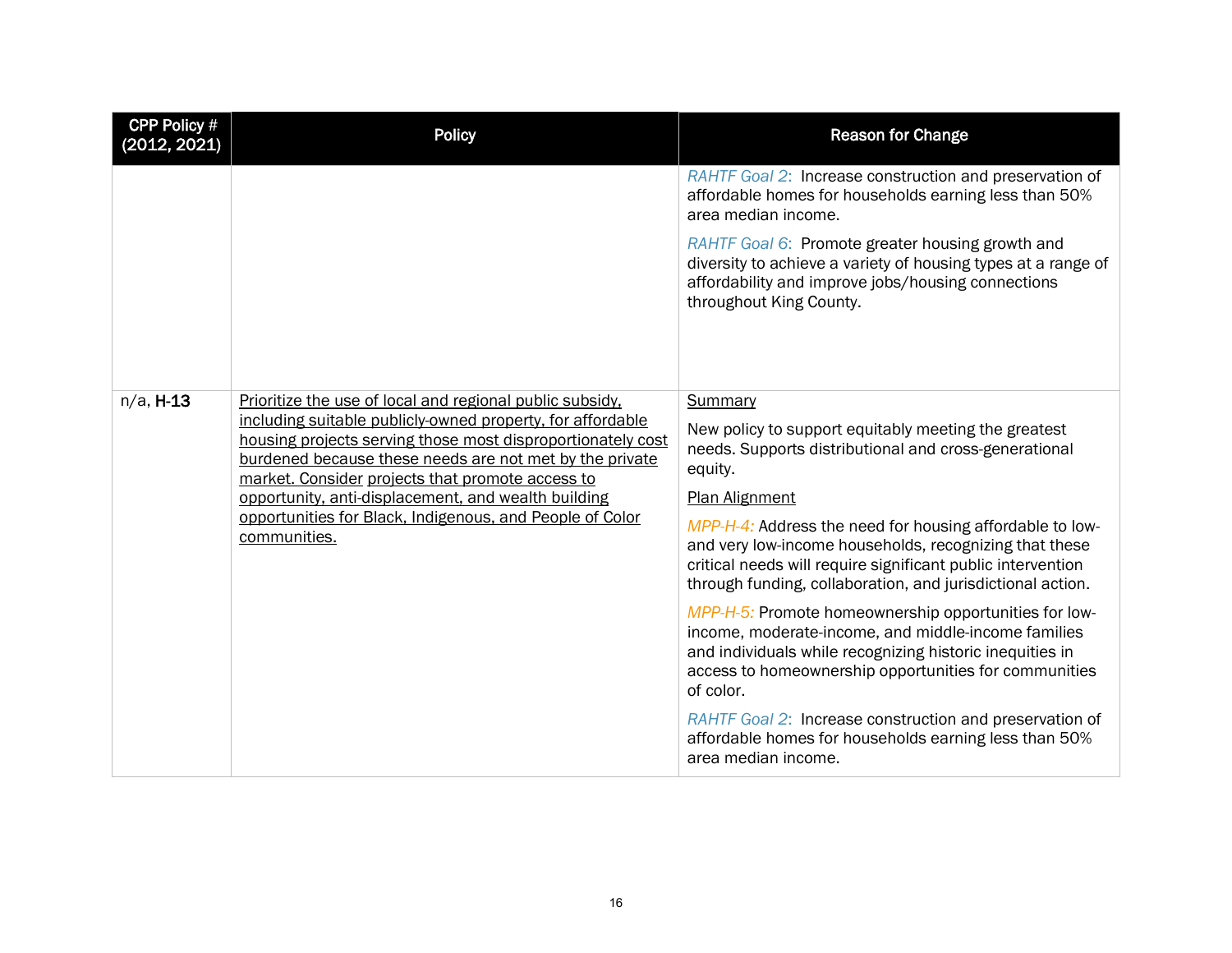| <b>CPP Policy #</b><br>(2012, 2021) | <b>Policy</b>                                                                                                                                                                                                                                                                                                                                                                                                                                                                                    | <b>Reason for Change</b>                                                                                                                                                                                                                                                                                                                                                                                                                                                                    |  |
|-------------------------------------|--------------------------------------------------------------------------------------------------------------------------------------------------------------------------------------------------------------------------------------------------------------------------------------------------------------------------------------------------------------------------------------------------------------------------------------------------------------------------------------------------|---------------------------------------------------------------------------------------------------------------------------------------------------------------------------------------------------------------------------------------------------------------------------------------------------------------------------------------------------------------------------------------------------------------------------------------------------------------------------------------------|--|
|                                     |                                                                                                                                                                                                                                                                                                                                                                                                                                                                                                  | RAHTF Goal 5: Protect existing communities of color and<br>low-income communities from displacement in gentrifying<br>communities.                                                                                                                                                                                                                                                                                                                                                          |  |
| H-9,<br>$H-14$                      | Plan for housing choices that $are$ ((is)) accessible to major<br>employment centers and affordable to all income levels of<br>the workforce in them so that people of all incomes $-$<br>particularly workers earning lower wages - can live near or<br>within a reasonable commuting distance of their places of<br>work consistent with the Regional Growth Strategy.<br>Encourage housing production at a level that improves the<br>balance of housing to employment throughout the county. | <b>Summary</b><br>Sharpens focus on housing choice and achieving a<br>jobs/housing balance tailored to the needs of the county's<br>low-wage workforce. Supports distributional equity.<br>Plan Alignment<br>MPP-H-2: Provide a range of housing types and choices to<br>meet the housing needs of all income levels and<br>demographic groups within the region.<br>MPP-H-6: Develop and provide a range of housing choices<br>for workers at all income levels throughout the region that |  |
|                                     |                                                                                                                                                                                                                                                                                                                                                                                                                                                                                                  | is accessible to job centers and attainable to workers at<br>anticipated wages.<br>RAHTF Goal 6: Promote greater housing growth and<br>diversity to achieve a variety of housing types at a range of<br>affordability and improve jobs/housing connections<br>throughout King County.                                                                                                                                                                                                       |  |
| $n/a$ , H-15                        | Expand the supply and range of housing at densities to<br>maximize the benefits of transit investments, including<br>affordable units, in growth centers and at station areas and<br>transit hubs throughout the region.                                                                                                                                                                                                                                                                         | Summary<br>New policy encourages more housing units and types to<br>achieve affordability near transit and areas targeted for<br>growth. Supports distributional equity.<br>Plan Alignment<br>MPP-H-7: Expand the supply and range of housing at<br>densities to maximize the benefits of transit investments,<br>including affordable units, in growth centers and station<br>areas throughout the region.                                                                                 |  |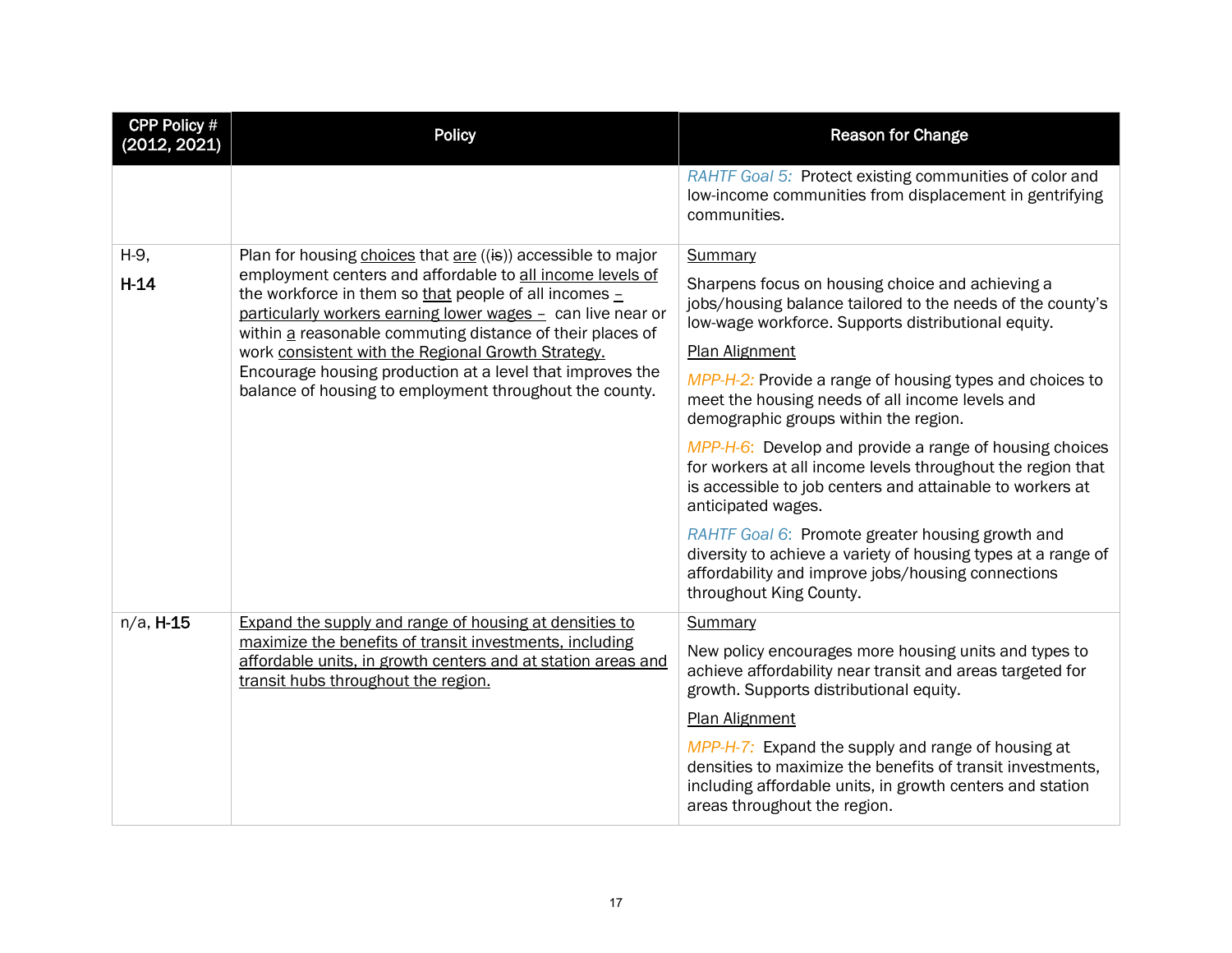| <b>CPP Policy #</b><br>(2012, 2021) | <b>Policy</b>                                                                                                                                                                                                                             | <b>Reason for Change</b>                                                                                                                                                                                           |  |
|-------------------------------------|-------------------------------------------------------------------------------------------------------------------------------------------------------------------------------------------------------------------------------------------|--------------------------------------------------------------------------------------------------------------------------------------------------------------------------------------------------------------------|--|
|                                     |                                                                                                                                                                                                                                           | RAHTF Goal 3: Prioritize affordability accessible within a<br>half mile walkshed of existing and planned frequent transit<br>service, with a particular priority for high-capacity transit<br>stations.            |  |
| H-10, H-16                          | Promote the development and preservation of long-term                                                                                                                                                                                     | Summary                                                                                                                                                                                                            |  |
|                                     | affordable housing options in walking distance to<br>((affordability in coordination with transit, bicycle, and<br>pedestrian plans and investments and in proximity to))<br>transit, particularly high capacity and frequent transit, by | Encourages strategies to increase the development and<br>preservation of affordable housing near transit. Supports<br>distributional equity.                                                                       |  |
|                                     | implementing zoning, regulations, and incentives ((hubs                                                                                                                                                                                   | <b>Plan Alignment</b>                                                                                                                                                                                              |  |
|                                     | and corridors, such as through transit oriented<br>development and planning for mixed uses in transit station<br>areas.)).                                                                                                                | MPP-H-8: Promote the development and preservation of<br>long-term affordable housing options in walking distance<br>to transit by implementing zoning, regulations, and<br>incentives.                             |  |
|                                     |                                                                                                                                                                                                                                           | RAHTF Goal 3: Prioritize affordability accessible within a<br>half mile walkshed of existing and planned frequent transit<br>service, with a particular priority for high-capacity transit<br>stations.            |  |
| H-4, H-17                           | Adopt inclusive planning tools and policies that increase                                                                                                                                                                                 | Summary                                                                                                                                                                                                            |  |
|                                     | the ability of all residents to live in the neighborhood of<br>their choice, reduce disparities in access to opportunity<br>areas, and meet the needs of the region's current and<br>future residents by:                                 | Promote more affordable housing options in more places,<br>moderate density housing, and inclusionary and incentive<br>zoning to support housing choice. Supports distributional<br>and cross-generational equity. |  |
|                                     | a. Ensuring access to affordable rental and<br>homeownership affordable housing throughout the                                                                                                                                            | <b>Plan Alignment</b>                                                                                                                                                                                              |  |
|                                     | jurisdiction, with a focus on areas of high<br>opportunity.<br>b. Expanding ((Provide zoning)) capacity for moderate                                                                                                                      | MPP-H-2: Provide a range of housing types and choices to<br>meet the housing needs of all income levels and<br>demographic groups within the region.                                                               |  |
|                                     | density housing throughout ((within each))<br>jurisdictions in the Urban Growth Area (including in<br>single-family and low-rise zones) and high-density<br>housing, where appropriate, consistent with the                               | MPP-H-3: Achieve and sustain – through preservation,<br>rehabilitation, and new development - a sufficient supply<br>of housing to meet the needs of low-income, moderate-                                         |  |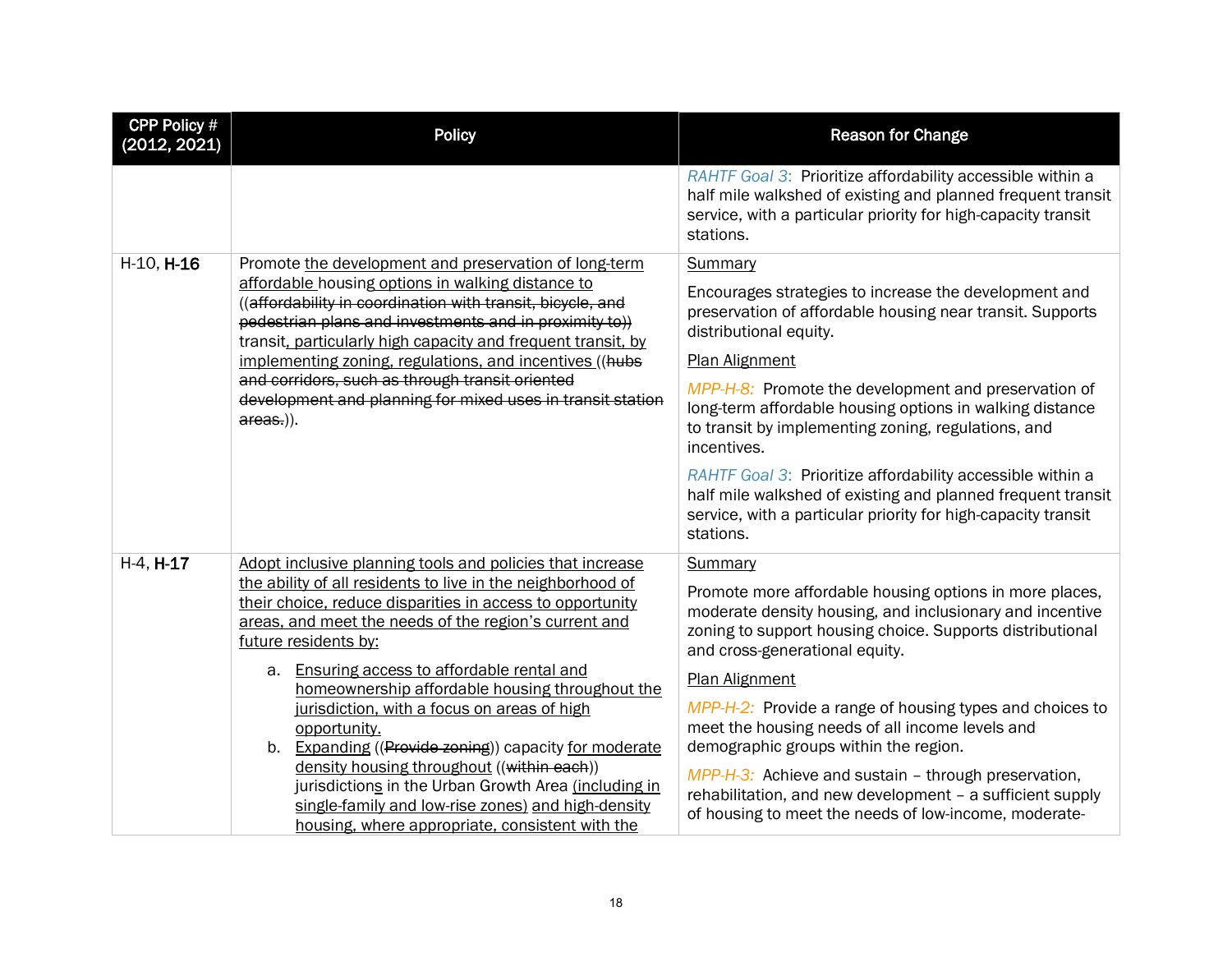| CPP Policy #<br>(2012, 2021) | <b>Policy</b>                                                                                                                                                                                                                                                                                                                                                                                                                                               | <b>Reason for Change</b>                                                                                                                                                                                                                                                                                                                                                                                                                                                                                                                                                                                                                                                                                                                        |  |
|------------------------------|-------------------------------------------------------------------------------------------------------------------------------------------------------------------------------------------------------------------------------------------------------------------------------------------------------------------------------------------------------------------------------------------------------------------------------------------------------------|-------------------------------------------------------------------------------------------------------------------------------------------------------------------------------------------------------------------------------------------------------------------------------------------------------------------------------------------------------------------------------------------------------------------------------------------------------------------------------------------------------------------------------------------------------------------------------------------------------------------------------------------------------------------------------------------------------------------------------------------------|--|
|                              | Regional Growth Strategy and ((for a range of<br>housing types and densities)) sufficient to<br>accommodate each jurisdiction's overall housing<br>targets ((and, where applicable, housing growth<br>targets in designated Urban Centers.)).<br>Evaluating the feasibility of, and implementing,<br>$c_{\cdot}$<br>where appropriate, inclusionary and incentive<br>zoning to provide affordable housing, consistent<br>with the Regional Growth Strategy. | income, middle-income, and special needs individuals and<br>households that is equitably and rationally distributed<br>throughout the region.<br>MPP-H-9: Expand housing capacity for moderate density<br>housing to bridge the gap between single-family and more<br>intensive multifamily development and provide<br>opportunities for more affordable ownership and rental<br>housing that allows more people to live in neighborhoods<br>across the region.<br>H-Action-5: Affordable Housing Incentives: As counties<br>and cities plan for and create additional housing capacity<br>consistent with the Regional Growth Strategy, evaluate<br>and adopt techniques such as inclusionary or incentive<br>zoning to provide affordability. |  |
|                              |                                                                                                                                                                                                                                                                                                                                                                                                                                                             | H-Action-7: Housing Choice: Counties and cities will<br>update regulations and strategies to reduce barriers to the<br>development and preservation of moderate density<br>housing to address the need for housing between single-<br>family and more intensive multifamily development,<br>consistent with the Regional Growth Strategy.<br>RAHTF Goal 6: Promote greater housing growth and<br>diversity to achieve a variety of housing types at a range of                                                                                                                                                                                                                                                                                  |  |
|                              |                                                                                                                                                                                                                                                                                                                                                                                                                                                             | affordability and improve jobs/housing connections<br>throughout King County.                                                                                                                                                                                                                                                                                                                                                                                                                                                                                                                                                                                                                                                                   |  |
| $n/a$ , $H-18$               | Lower barriers to and promote access to affordable<br>homeownership throughout a jurisdiction for low-,<br>moderate-, and middle-income households. with a<br>particular emphasis on:                                                                                                                                                                                                                                                                       | Summary<br>New policy to promote affordable homeownership to<br>further reduce the racial homeownership gap. Supports<br>cross-generational and distributional equity.                                                                                                                                                                                                                                                                                                                                                                                                                                                                                                                                                                          |  |
|                              | a. Supporting long-term affordable homeownership<br>opportunities for households earning at or below                                                                                                                                                                                                                                                                                                                                                        | Plan Alignment                                                                                                                                                                                                                                                                                                                                                                                                                                                                                                                                                                                                                                                                                                                                  |  |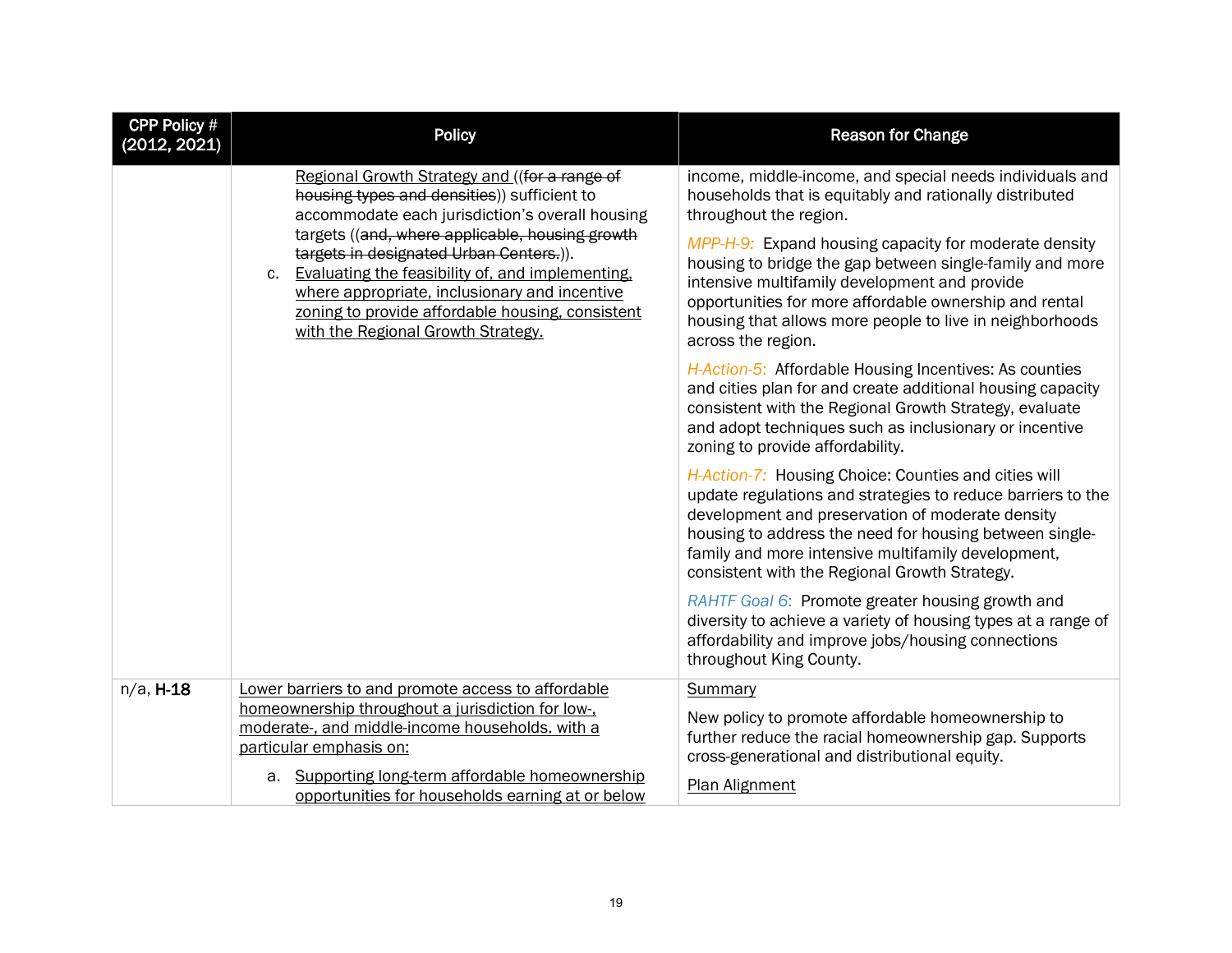| <b>CPP Policy #</b><br>(2012, 2021) | <b>Policy</b>                                                                                                                                                                                                                                                                                                                                                                                  | <b>Reason for Change</b>                                                                                                                                                                                                                                                                                                          |  |
|-------------------------------------|------------------------------------------------------------------------------------------------------------------------------------------------------------------------------------------------------------------------------------------------------------------------------------------------------------------------------------------------------------------------------------------------|-----------------------------------------------------------------------------------------------------------------------------------------------------------------------------------------------------------------------------------------------------------------------------------------------------------------------------------|--|
|                                     | 80% AMI, which requires significant up-front initial<br>public subsidy; and<br>Reducing historic inequities in and expanding<br>$b_{-}$<br>access to homeownership opportunities for Black,<br>Indigenous and People of Color.                                                                                                                                                                 | MPP-H-5: Promote homeownership opportunities for low-<br>income, moderate-income, and middle-income families<br>and individuals while recognizing historic inequities in<br>access to homeownership opportunities for communities<br>of color.                                                                                    |  |
|                                     |                                                                                                                                                                                                                                                                                                                                                                                                | RAHTF Goal 5: Protect existing communities of color and<br>low-income communities from displacement in gentrifying<br>communities.                                                                                                                                                                                                |  |
|                                     |                                                                                                                                                                                                                                                                                                                                                                                                | RAHTF Goal 6: Promote greater housing growth and<br>diversity to achieve a variety of housing types at a range of<br>affordability and improve jobs/ housing connections<br>throughout King County                                                                                                                                |  |
| H-6, H-19                           | Promote equitable development and adopt anti-                                                                                                                                                                                                                                                                                                                                                  | Summary                                                                                                                                                                                                                                                                                                                           |  |
|                                     | displacement strategies, including land acquisition,<br>affordable housing development and preservation,<br>especially in areas with high displacement risk, to mitigate                                                                                                                                                                                                                       | Addresses displacement risk and expands concept beyond<br>housing preservation. Supports distributional equity.                                                                                                                                                                                                                   |  |
|                                     | displacement that may result from planning, public                                                                                                                                                                                                                                                                                                                                             | <b>Plan Alignment</b>                                                                                                                                                                                                                                                                                                             |  |
|                                     | investments, private redevelopment, and market pressure.<br>To the extent possible, implement these measures before<br>or concurrent with adding additional development capacity<br>or increasing non-housing public investment. ((Preserve<br>existing affordable housing units, where appropriate,<br>including acquisition and rehabilitation of housing for long-<br>term affordability.)) | MPP-H-12: Identify potential physical, economic, and<br>cultural displacement of low-income households and<br>marginalized populations that may result from planning,<br>public investments, private redevelopment, and market<br>pressure. Use a range of strategies to mitigate<br>displacement impacts to the extent feasible. |  |
|                                     |                                                                                                                                                                                                                                                                                                                                                                                                | H-Action-6: Displacement: Metropolitan Cities, Core Cities,<br>and High Capacity Transit Communities will develop and<br>implement strategies to address displacement in<br>conjunction with the populations identified of being at risk<br>of displacement including residents and neighborhood-<br>based small business owners. |  |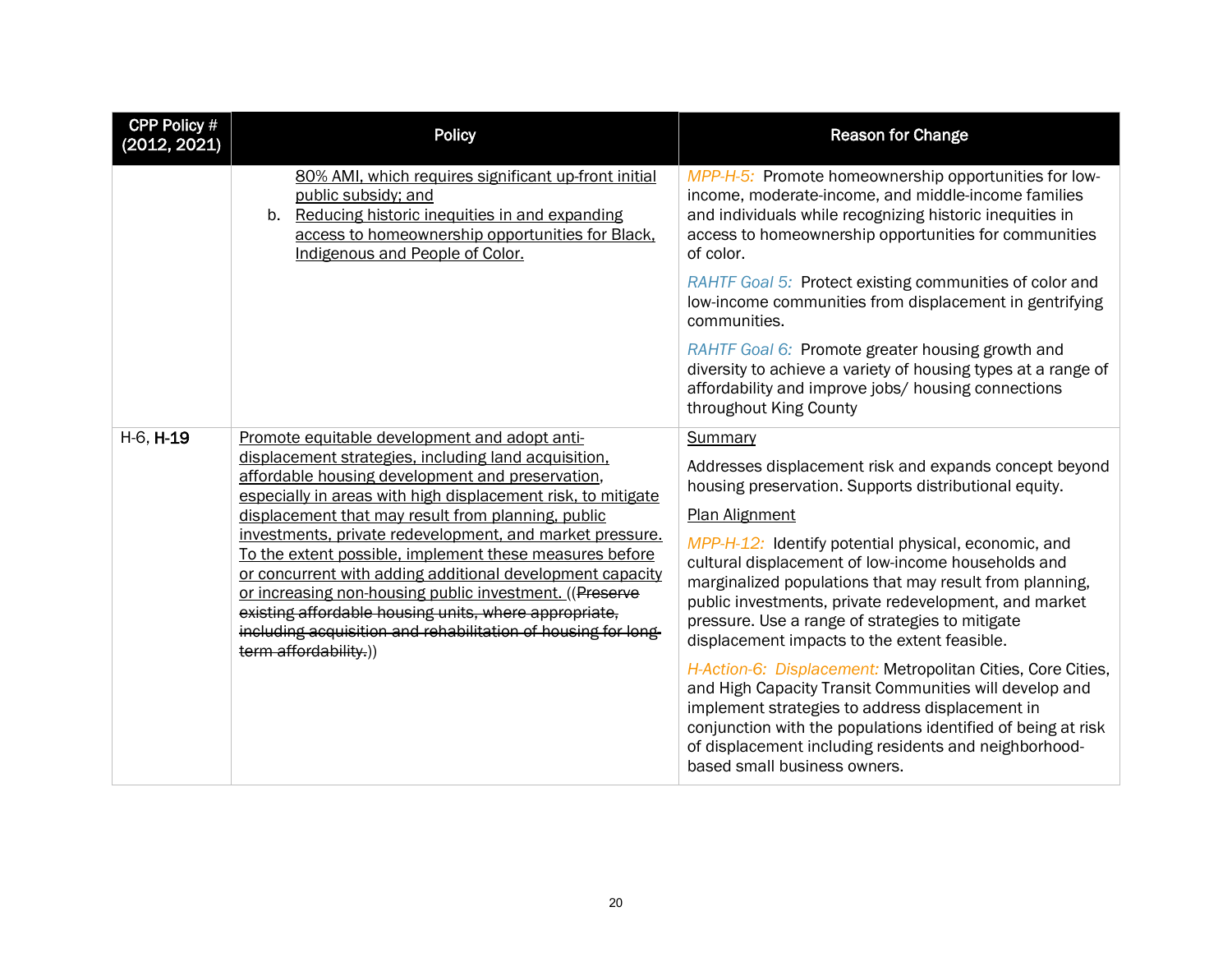| <b>CPP Policy #</b><br>(2012, 2021) | <b>Policy</b>                                                                                                                                                                                                                                                                                                                                                                                                                                                                                                                                                                                                                                        | <b>Reason for Change</b>                                                                                                                                                                                                                                                                                                                      |  |
|-------------------------------------|------------------------------------------------------------------------------------------------------------------------------------------------------------------------------------------------------------------------------------------------------------------------------------------------------------------------------------------------------------------------------------------------------------------------------------------------------------------------------------------------------------------------------------------------------------------------------------------------------------------------------------------------------|-----------------------------------------------------------------------------------------------------------------------------------------------------------------------------------------------------------------------------------------------------------------------------------------------------------------------------------------------|--|
|                                     |                                                                                                                                                                                                                                                                                                                                                                                                                                                                                                                                                                                                                                                      | RAHTF Goal 5: Protect existing communities of color and<br>low-income communities from displacement in gentrifying<br>communities.                                                                                                                                                                                                            |  |
| H-13, H-20                          | Promote and advance fair housing practices so that every<br>person in the county has equitable access and opportunity<br>to thrive in their communities of their choice. ((and plan for<br>communities that)) regardless of their race, gender identity,<br>sexual identity, ability, use of a service animal, age,<br>immigration status, national origin, familial status, religion,<br>source of income, military status, or membership in any<br>other relevant category of protected people. ((include<br>residents with a range of abilities, ages, races, incomes,<br>and other diverse characteristics of the population of the<br>county.)) | Summary<br>Adds greater specificity about the fair housing practices.<br>Supports distributional equity.<br><b>Plan Alignment</b><br>RAHTF Goal 5: Protect existing communities of color and<br>low-income communities from displacement in gentrifying<br>communities.                                                                       |  |
| $n/a$ , H-21                        | Adopt and implement tenant protection policies and<br>expand supports for low-income renters and people with<br>disabilities to improve housing stability.                                                                                                                                                                                                                                                                                                                                                                                                                                                                                           | Summary<br>New policy to promote housing stability for low-income<br>renters and people with disabilities. Supports<br>distributional equity.<br><b>Plan Alignment</b><br>RAHTF Goal 4: Preserve access to affordable homes for<br>renters by supporting tenant protections to increase<br>housing stability and reduce risk of homelessness. |  |
| H-11, H-22                          | Adopt programs and policies to $((E))$ encourage the<br>maintenance of existing housing stock and ((in order to))<br>ensure that the condition and quality of the housing is safe.<br>healthy. ((and)) livable, and supports housing stability.                                                                                                                                                                                                                                                                                                                                                                                                      | Summary<br>Adds housing stability and health to housing maintenance<br>desired outcomes. Supports distributional equity.<br><b>Plan Alignment</b><br>RAHTF Goal 4: Preserve access to affordable homes for<br>renters by supporting tenant protections to increase<br>housing stability and reduce risk of homelessness.                      |  |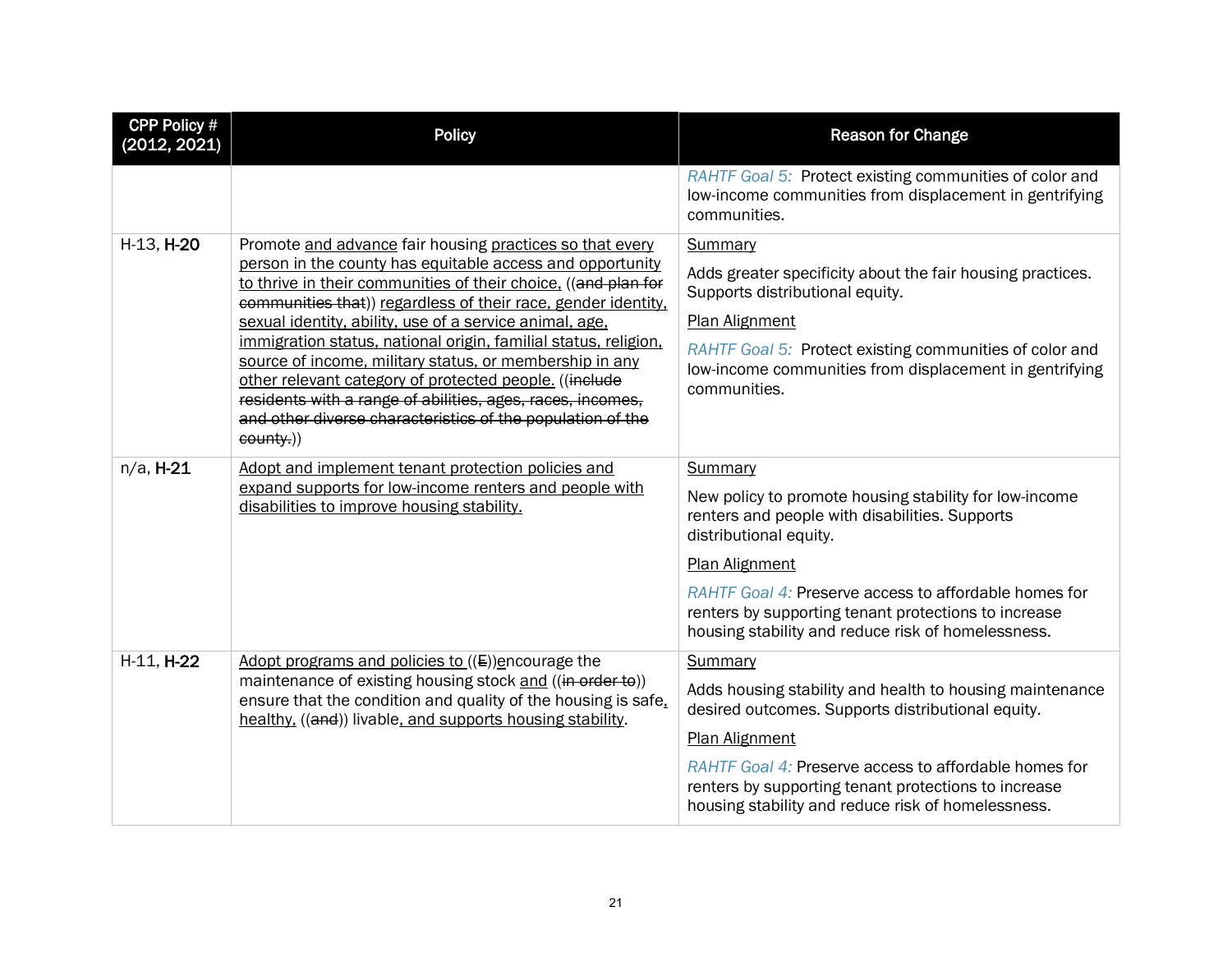<span id="page-21-0"></span>

| <b>CPP Policy #</b><br>(2012, 2021) | <b>Policy</b>                                                                                                                                                                                                                                                                                                                                                                                                                                                                                                                                                                                                                                                                                                                                                                                                                                                                                                                                                                                                                                                                                                                                                                     | <b>Reason for Change</b>                                                                                                                                                                                                                                                                                                                                                                                                                                                                                                                                                                                                                                                                                                                                                                                                                                                                                                                                                                                                      |
|-------------------------------------|-----------------------------------------------------------------------------------------------------------------------------------------------------------------------------------------------------------------------------------------------------------------------------------------------------------------------------------------------------------------------------------------------------------------------------------------------------------------------------------------------------------------------------------------------------------------------------------------------------------------------------------------------------------------------------------------------------------------------------------------------------------------------------------------------------------------------------------------------------------------------------------------------------------------------------------------------------------------------------------------------------------------------------------------------------------------------------------------------------------------------------------------------------------------------------------|-------------------------------------------------------------------------------------------------------------------------------------------------------------------------------------------------------------------------------------------------------------------------------------------------------------------------------------------------------------------------------------------------------------------------------------------------------------------------------------------------------------------------------------------------------------------------------------------------------------------------------------------------------------------------------------------------------------------------------------------------------------------------------------------------------------------------------------------------------------------------------------------------------------------------------------------------------------------------------------------------------------------------------|
| H-12, H-23                          | Plan for residential neighborhoods that protect and<br>promote the health and well-being of residents by<br>supporting equitable ((active living and healthy eating))<br>access to parks and open space, walking and biking paths,<br>clean air, soil and water, fresh and healthy foods, high-<br>guality education from early learning through k-12.<br>affordable and high-quality transit options and living wage<br>jobs and by reducing exposure to harmful environmental((<br>s.)) hazards and pollutants.                                                                                                                                                                                                                                                                                                                                                                                                                                                                                                                                                                                                                                                                 | Summary<br>Broadens elements that support resident health and well-<br>being. Supports distributional and cross-generational<br>equity.<br>Plan Alignment<br>n/a                                                                                                                                                                                                                                                                                                                                                                                                                                                                                                                                                                                                                                                                                                                                                                                                                                                              |
| H-17, H-24<br>includes:             | Monitor through local and regional efforts, including the<br><b>PSRC Regional Housing Needs Assessment, Affordable</b><br>Housing Committee Dashboard, and other reporting tools,<br>the effectiveness of housing ((supply, affordability, and<br>diversity, including progress toward meeting a significant<br>share of the)) policies and strategies to achieve housing<br>growth targets, meet countywide need ((for affordable<br>housing for very low, low, and moderate income<br>households. Monitoring should encompass:)) and realize<br>equitable outcomes. Jurisdictional annual reporting<br>a. changes to development regulations to increase<br>housing supply and support the creation of<br>affordable housing;<br>b. number of units, location, and affordability level of<br>income-restricted housing created without county or<br>state subsidy, including through regulatory tools or<br>local subsidy ((e. Number of new units that are<br>affordable to very low, low, and moderate income<br>households; d. Number of affordable units newly<br>preserved and units acquired and rehabilitated with<br>a regulatory agreement for long-term affordability | Summary<br>Makes monitoring a shared responsibility of local<br>jurisdictions and regional partners, including via the<br>Affordable Housing Committee Dashboard. Narrows to<br>data that can reasonably be collected annually and adds<br>new data to understand changes in outcomes for those<br>most disproportionately impacted.<br>Note: this section likely to change based on further<br>discussions with the IJT and Planning Directors.<br><b>Plan Alignment</b><br>H-Action-2: Regional Housing Assistance: PSRC, in<br>coordination with subregional, county, and local housing<br>efforts, will assist implementation of regional housing<br>policy and local jurisdiction and agency work <sup>3</sup><br>H-Action-4: Local Housing Needs: Counties and cities will<br>conduct a housing needs analysis and evaluate the<br>effectiveness of local housing policies and strategies to<br>achieve housing targets and affordability goals to support<br>updates to local comprehensive plans. Analysis of housing |

<sup>3</sup> See full text on page 26: https://www.psrc.org/sites/default/files/draft-plan-policy-matrix.pdf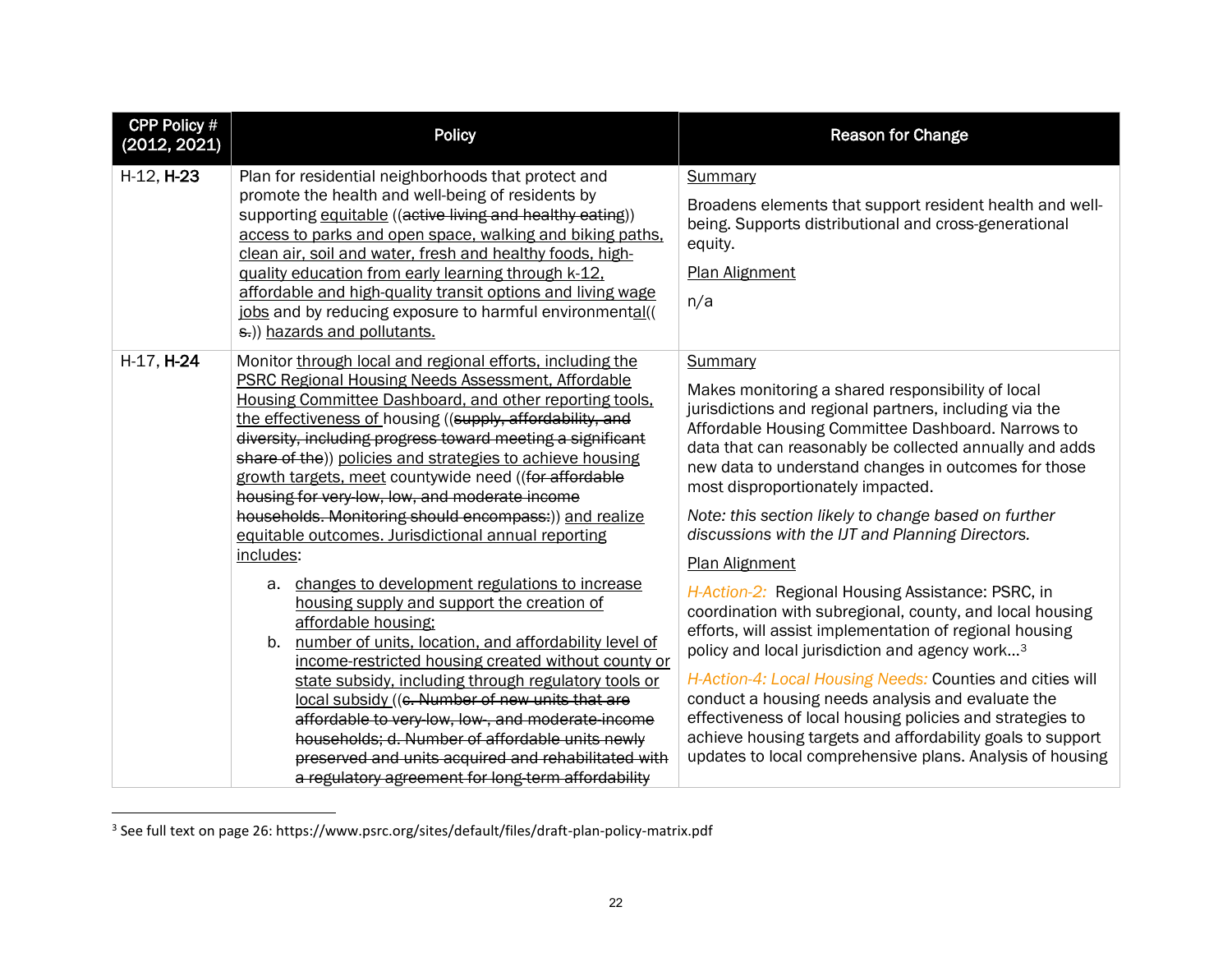| <b>CPP Policy #</b><br>(2012, 2021) | <b>Policy</b>                                                                                                                                                                                                                                                                                                                                                                                                                                                                                                                                                                                                                                                                                                                                                                                                                                                                                                                                                                                                                                                                                                                                              | <b>Reason for Change</b>                                                                                                                                                                          |
|-------------------------------------|------------------------------------------------------------------------------------------------------------------------------------------------------------------------------------------------------------------------------------------------------------------------------------------------------------------------------------------------------------------------------------------------------------------------------------------------------------------------------------------------------------------------------------------------------------------------------------------------------------------------------------------------------------------------------------------------------------------------------------------------------------------------------------------------------------------------------------------------------------------------------------------------------------------------------------------------------------------------------------------------------------------------------------------------------------------------------------------------------------------------------------------------------------|---------------------------------------------------------------------------------------------------------------------------------------------------------------------------------------------------|
|                                     | for very-low, low-, and moderate-income<br>households;))<br>c. actions taken to achieve equitable housing<br>outcomes;<br>d. $((a))$ number and type of new housing units; and<br>e. local resources (e.g. land or subsidy) dedicated to<br>affordable housing.<br>County annual reporting includes:<br>a. regional and local progress toward meeting<br>countywide need;<br>b. changes in number and distribution of income-<br>restricted housing units;<br>c. changes in cost burden, including racial and income<br>disproportionality;<br>d. tenant protection policies adopted;<br>e. housing affordability in transit areas; and<br>additional data to demonstrate progress in<br>f.<br>achieving equitable housing outcomes.<br>((e. Housing market trends including affordability of overall<br>housing stock;))<br>Where feasible, jurisdictions will also collaborate to provide<br>more frequently than the eight-year planning cycle:<br>a. $((f))$ changes in zoned capacity for housing,<br>including housing densities and types; and<br>b. number of units lost to demolition, redevelopment,<br>or conversion to non-residential use. (( | opportunities with access to jobs and transportation<br>options will aid review of total household costs.<br>RAHTF Goal 1: Create and support an ongoing structure<br>for regional collaboration. |
|                                     | f. The number and nature of fair housing complaints<br>and violations; and<br>g. h. Housing development and market trends in<br>Urban Centers))                                                                                                                                                                                                                                                                                                                                                                                                                                                                                                                                                                                                                                                                                                                                                                                                                                                                                                                                                                                                            |                                                                                                                                                                                                   |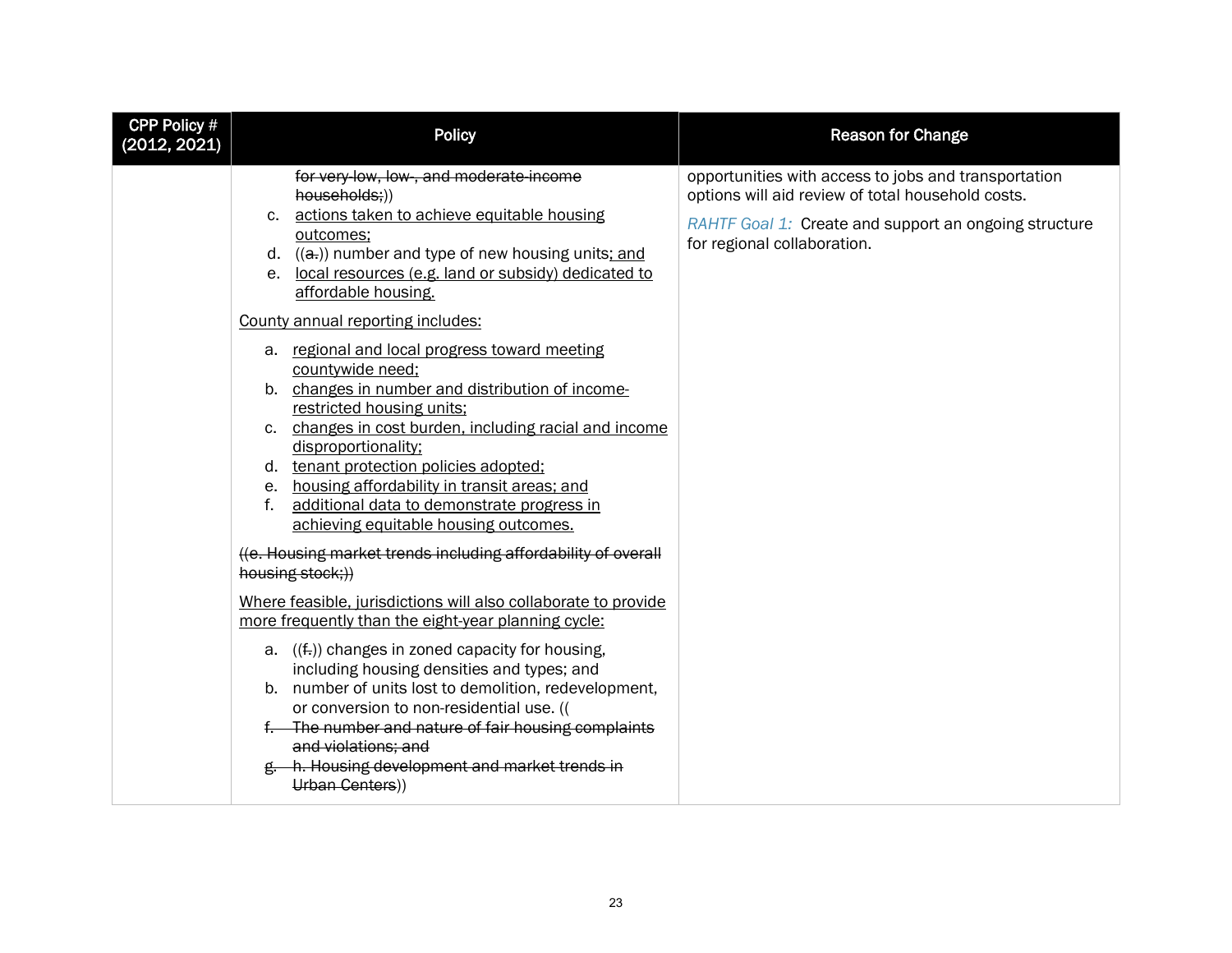| <b>CPP Policy #</b><br>(2012, 2021) | <b>Policy</b>                                                                                                                                                                                                                                                                                                | <b>Reason for Change</b>                                                                                                                                                                                        |
|-------------------------------------|--------------------------------------------------------------------------------------------------------------------------------------------------------------------------------------------------------------------------------------------------------------------------------------------------------------|-----------------------------------------------------------------------------------------------------------------------------------------------------------------------------------------------------------------|
| H-18, H-25                          | Review and amend, as needed ((a minimum every five<br>years)), the countywide and local housing policies and<br>strategies, especially where monitoring indicates that<br>adopted strategies are not resulting in adequate affordable<br>housing to meet the jurisdiction's share of the countywide<br>need. | Summary<br>Reflects that a five-year timeline does not line up with the<br>eight-year planning cycle. Assumes "as needed" will be in<br>part determined by the GMPC assessment in H-7.<br>Plan Alignment<br>n/a |

# **Glossary of Terms (for discussion purposes only)**

**Countywide need:** Also called the countywide affordable housing need, this is the number of additional, affordable homes needed in King County by 2044 so that no household earning at or below 80% of Area Median Income (AMI) is housing cost burdened. The countywide need for housing is estimated at 261,000\* affordable homes built or preserved by 2044 as shown in Table H-1.

Note: The total countywide need figure is provisional and subject to change. Current countywide need based off of CHAS 2013-2017. Final numbers may use 2018 ACS or PUMS.

**Moderate density housing:** Housing of a certain density that bridges a gap between single-family housing and more intense multifamily and commercial areas and provide opportunities for housing types that are inclusive to people of different ages, life stages, and income ranges. Suitable moderate density housing includes but is not limited to duplexes, townhomes, and garden apartments.

**Overall countywide growth targets:** The number of homes expected to exist in King County in 2044 based on projected growth in jobs and households. Countywide growth targets are articulated in the Development Patterns chapter.

**Those most disproportionately impacted by housing cost burden:** When a household spends more than 30 percent of their income on their housing, they are considered cost burdened. Black, Indigenous, and Latinx households, as well as many immigrant and refugee households, are disproportionately represented both among households earning less than 80 percent of AMI as well as among cost burdened households, in part due to the legacy of structural racism and discrimination in housing and land use policies and practices. Households earning at or below 30% are also more disproportionately impacted by housing cost burden than higher income households.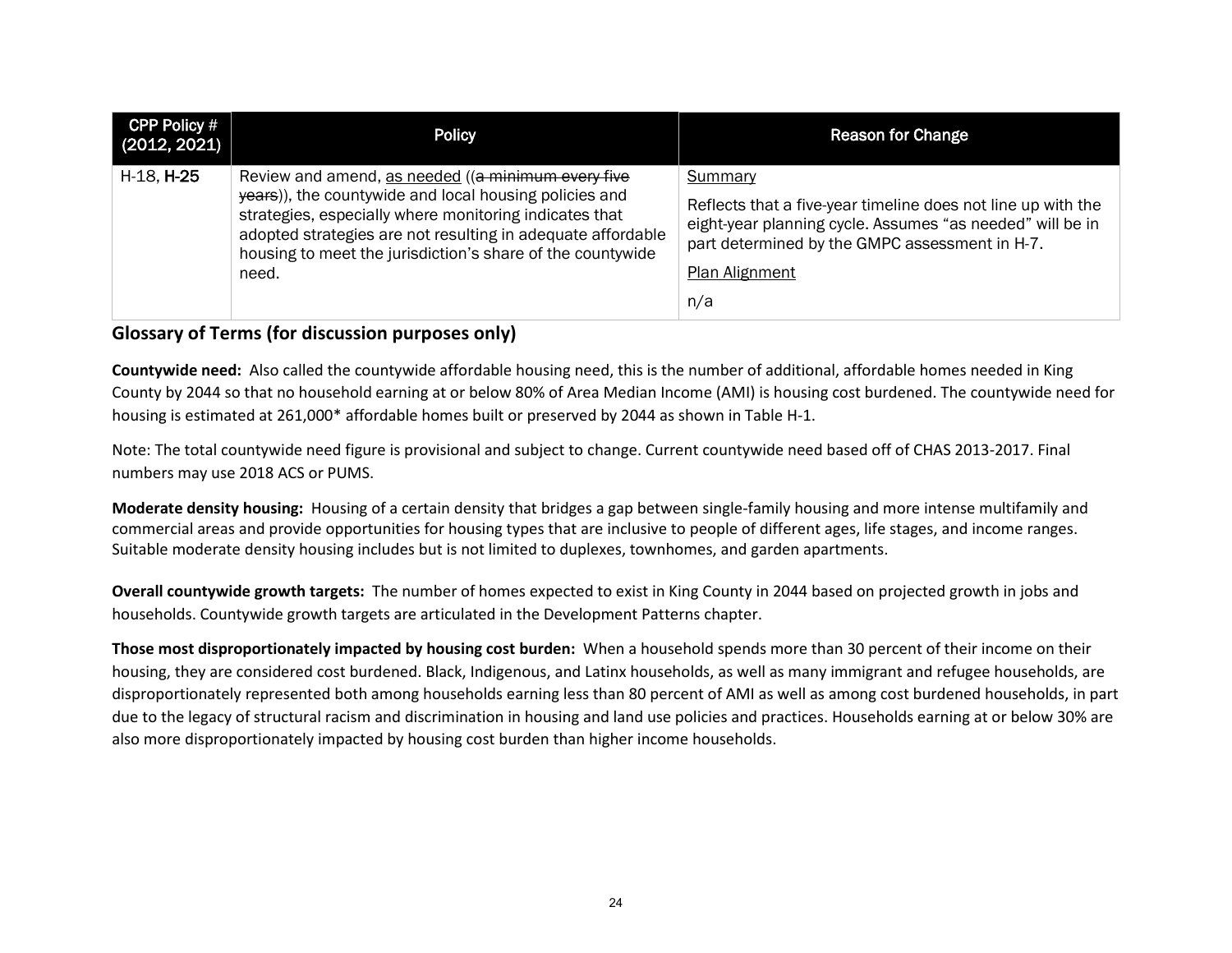# Exhibit 2: Proposed Amendments to the 2021 CPP Housing Chapter

Overarching Goal: All jurisdictions in King County preserve, improve, and expand their housing stock to provide a range of affordable, accessible, healthy, and safe housing choices to every resident. Jurisdictions promote fair and equal access to housing for all people and take actions that eliminate housing disparities by race, place, and income.

# Plan for Countywide Need

H-1 Address the countywide need for housing affordable to households with low, very low, and extremely low incomes, including those with special needs, at a scale calibrated to the jurisdiction's affordability gap for those households.

Countywide need is defined as the number of additional, affordable homes needed in King County by 2044 so that no household earning at or below 80% of Area Median Income (AMI) is housing cost burdened. The countywide need for housing is estimated at 261,000 affordable homes built or preserved by 2044 as shown in Table H-1. Refer to Appendix X for 2017 jurisdictional affordability levels as compared to countywide need.

| Table H-1: King Countywide Need         |                                                       |                                        |                                   |
|-----------------------------------------|-------------------------------------------------------|----------------------------------------|-----------------------------------|
|                                         | 0-30% AMI<br>(extremely<br>$((very))$ low-<br>income) | 31-50%<br>AMI<br>(very low-<br>income) | 51-80%<br>AMI<br>(low-<br>income) |
| <b>Existing Need</b>                    | 101,000                                               | O                                      | 30,000                            |
| Growth to<br>2040                       | 49,000                                                | 40,000                                 | 41,000                            |
| <b>Total Units</b>                      | 150,000                                               | 40,000                                 | 71,000                            |
| % Total<br>Housing<br>Supply in<br>2044 | 15%                                                   | 13%                                    | 20%                               |

H-2 Address the need for housing affordable to households at less than 30% AMI (extremely low income), recognizing that this is where the greatest need exists, and addressing this need will require significant intervention through capital, operations, and maintenance funding, welcoming communities, supportive policies, and collaborative actions by all jurisdictions working individually and collectively.

# Conduct a Housing Inventory, Analysis, and Evaluation

H-3 Conduct an inventory and analysis of existing and projected housing needs of all economic and demographic segments of the population in each jurisdiction and summarize the findings in the housing element. The inventory and analysis shall include:

a. Characteristics of the existing housing stock, including supply, affordability, condition, diversity of housing types, the affordability gap of the jurisdiction's housing supply as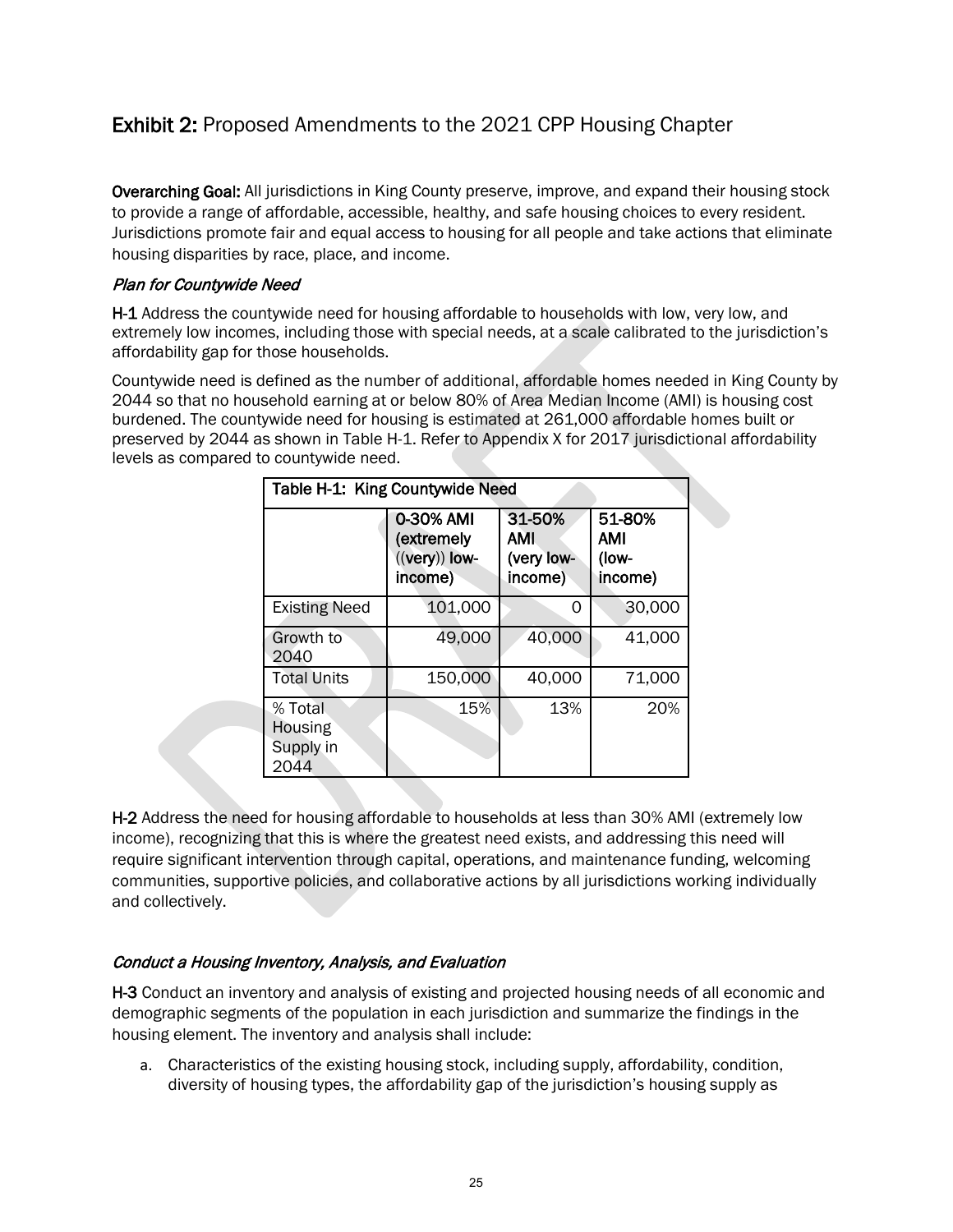compared to countywide need percentages, and the distribution of moderate- and highdensity housing in the jurisdiction

- b. Characteristics of populations, including projected growth and demographic change;
- c. Quantified housing needs of extremely low-, very low-, and low-income households;
- d. The housing needs of special needs populations;
- e. The housing needs of communities experiencing disproportionate harm of housing inequities including Black, Indigenous, and People of Color (BIPOC); and
- f. Housing development capacity within a half-mile walkshed of high capacity or frequent transit.

H-4 Evaluate the effectiveness of existing local housing policies and strategies to achieve housing targets, meet a significant share of countywide need, and achieve equitable housing outcomes. Where data can be compiled, provide, by affordability level, the number of income-restricted affordable housing units built or preserved by existing partnerships, policies, and resources over the previous 10-year period.

H-5 Document the local history of racially exclusive and discriminatory land use and housing practices, consistent with local and regional fair housing reports and other resources. Show the extent to which that history is still reflected in current development patterns and housing conditions and in disparities in housing access, homeownership, and access to opportunity; and how current policies are working to address that history.

# Collaborate Regionally

H-6 Plan, through a cooperative process between jurisdictions, to meet countywide housing need. Establish a process to determine, based on local housing needs analyses prepared in advance of the major comprehensive plan update, if jurisdiction estimates of local housing needs collectively meet the countywide need. If not, cooperatively work to address the shortfall.

In 2021, and every year thereafter, King County, together with the Affordable Housing Committee, shall report to the GMPC on jurisdictional and regional progress toward meeting the countywide need. The GMPC shall identify corrective actions as necessary to implement this policy.

H-7 Collaborate with diverse partners in developing and growing sub-regional and countywide housing resources and programs, including funding, to build or preserve affordable housing to address the countywide need.

H-8 Work cooperatively with the Puget Sound Regional Council and other agencies to identify ways to expand technical assistance to local jurisdictions in developing, implementing and monitoring the success of strategies that support achievement of the goals of this chapter, including addressing countywide need. Implement the strategies from PSRC's Regional Housing Strategy.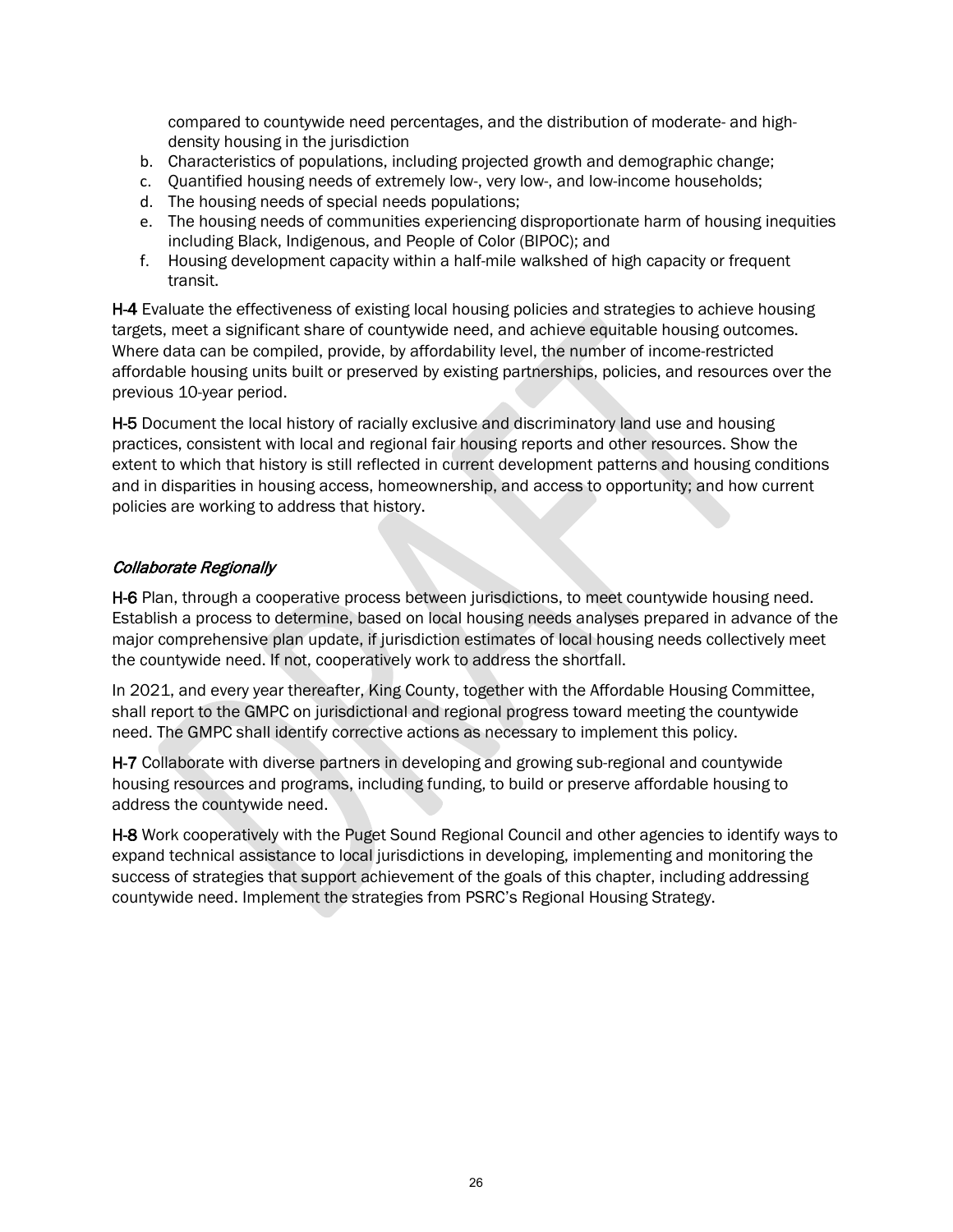# Implement Policies and Strategies to Equitably Meet Housing Needs

# Promote equitable processes and outcomes

H-9 Analyze needs and create policy and program solutions to achieve more affordable housing and reduce disparate outcomes for populations most disproportionately impacted by housing cost burden together with those populations. Prioritize the needs and solutions articulated by disproportionately impacted populations.

H-10 Plan for intentional, targeted land use and housing actions that repair harms from past and current practices of racially exclusive and discriminatory land use and housing practices to Black, Indigenous and People of Color households and promote equitable outcomes in partnership with those communities most impacted.

# Increase housing affordability, particularly for those with the greatest needs

H-11 Adopt policies, incentives, strategies, actions, and regulations for the provision and preservation of affordable housing for extremely low-, very low-, and low-income households and households with special needs. In the housing element, provide a summary of the existing and proposed partnerships, policies, and dedicated resources, including public land, for meeting the need at each level of affordability and for households with special needs.

H-12 Identify barriers to housing affordability and implement strategies to overcome them, including but not limited to updating development standards and regulations and developing programs, policies, and incentives to decrease costs to build and preserve affordable housing.

H-13 Prioritize the use of local and regional public subsidy, including suitable publicly owned property, for affordable housing projects serving those most disproportionately cost burdened because their needs are not met by the private market. Consider projects that promote access to opportunity, anti-displacement, and wealth building opportunities for Black, Indigenous, and People of Color communities.

# Expand housing options and increase affordability accessible to transit and employment

H-14 Plan for housing choices that are accessible to major employment centers and affordable to all income levels of the workforce in them so that people of all incomes--particularly workers earning lower wages--can live near or within a reasonable commuting distance of their places of work, consistent with the Regional Growth Strategy. Encourage housing production at a level that improves the balance of housing to employment throughout the county.

H-15 Expand the supply and range of housing at densities to maximize the benefits of transit investments, including affordable units, in growth centers and at station areas and transit hubs throughout the region.

H-16 Promote the development and preservation of long-term affordable housing options in walking distance to transit, particularly high capacity and frequent transit, by implementing zoning, regulations, and incentives.

# Expand neighborhood choice for all residents

H-17 Adopt inclusive planning tools and policies that increase the ability of all residents to live in the neighborhood of their choice, reduce disparities in access to opportunity areas, and meet the needs of the region's current and future residents by:

a. Ensuring access to affordable rental and homeownership affordable housing throughout the jurisdiction, with a focus on areas of high opportunity.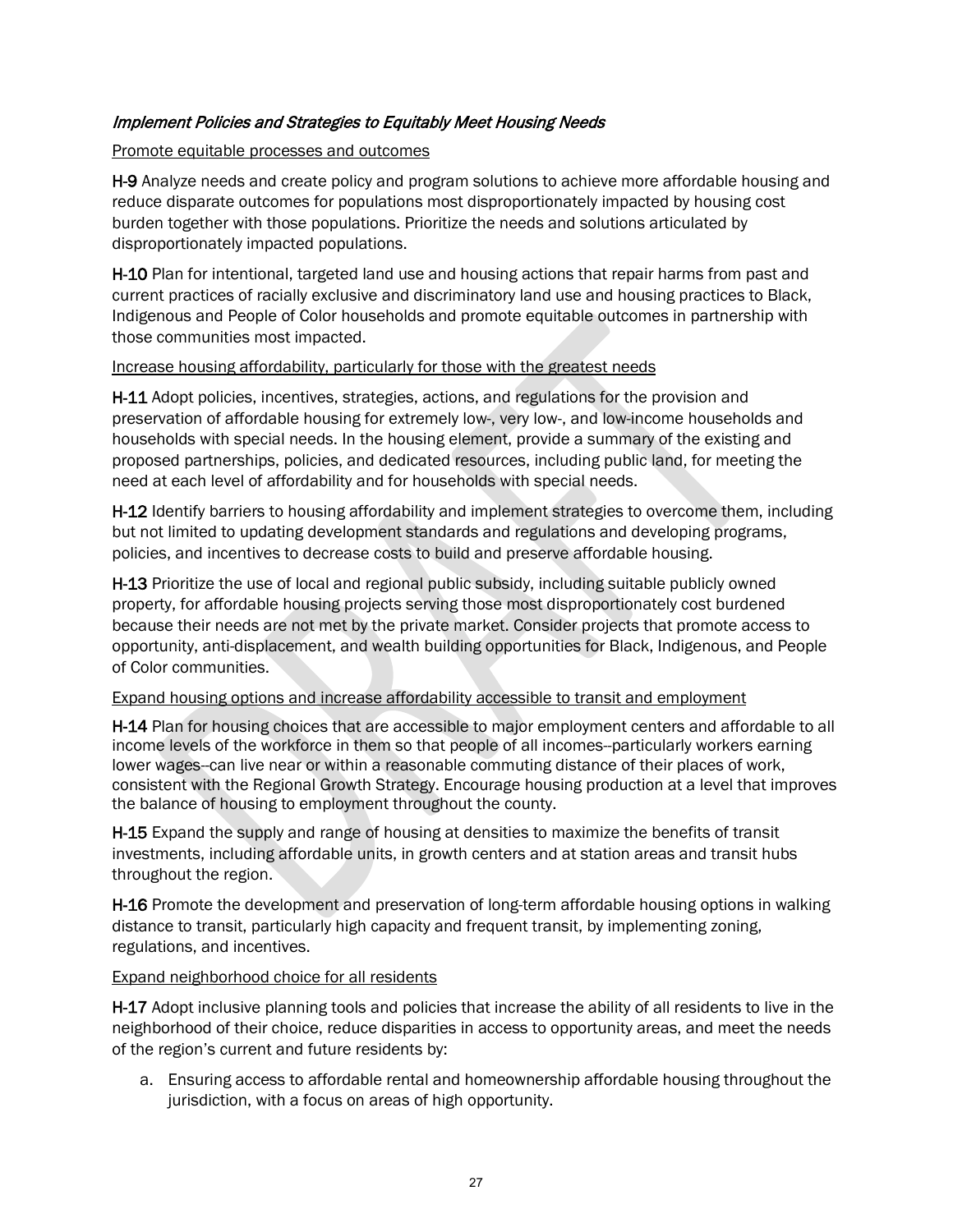- a. Expanding capacity for moderate density housing throughout jurisdictions in the Urban Growth Area (including in single-family and low-rise zones) and high-density housing, where appropriate, consistent with the Regional Growth Strategy and sufficient to accommodate each jurisdiction's overall housing targets.
- b. Evaluating the feasibility of, and implementing, where appropriate, inclusionary and incentive zoning to provide affordable housing, consistent with the Regional Growth Strategy.

H-18 Lower barriers to and promote access to affordable homeownership throughout a jurisdiction for low-, moderate-, and middle-income households, with a particular emphasis on:

- a. Supporting long-term affordable homeownership opportunities for households earning at or below 80% AMI, which requires significant up-front initial public subsidy; and
- b. Reducing historic inequities in and expanding access to homeownership opportunities for Black, Indigenous and People of Color.

H-19 Promote equitable development and adopt anti-displacement strategies, including land acquisition, affordable housing development and preservation, especially in areas with high displacement risk, to mitigate displacement that may result from planning, public investments, private redevelopment, and market pressure. To the extent possible, implement these measures before or concurrent with adding additional development capacity or increasing non-housing public investment.

H-20 Promote and advance fair housing practices so that every person in the county has equitable access and opportunity to thrive in their communities of their choice, regardless of their race, gender identity, sexual identity, ability, use of a service animal, age, immigration status, national origin, familial status, religion, source of income, military status, or membership in any other relevant category of protected people.

# Support housing stability, healthy homes, and healthy communities

H-21 Adopt and implement tenant protection policies and expand supports for low-income renters and people with disabilities to improve housing stability.

H-22 Adopt programs and policies to encourage the maintenance of existing housing stock and ensure that the condition and quality of the housing is safe, healthy, livable, and supports housing stability.

H-23 Plan for residential neighborhoods that protect and promote the health and well-being of residents by supporting equitable access to parks and open space, walking and biking paths, clean air, soil and water, fresh and healthy foods, high-quality education from early learning through k-12, affordable and high-quality transit options and living wage jobs and by reducing exposure to harmful environmental hazards and pollutants.

# Measure Results and Hold the Region Accountable

H-24 Monitor through local and regional efforts, including the PSRC Regional Housing Needs Assessment, Affordable Housing Committee Dashboard, and other reporting tools, the effectiveness of housing policies and strategies to achieve housing growth targets, meet countywide need and realize equitable outcomes.

Jurisdictional annual reporting includes:

a. changes to development regulations to increase housing supply and support the creation of affordable housing;